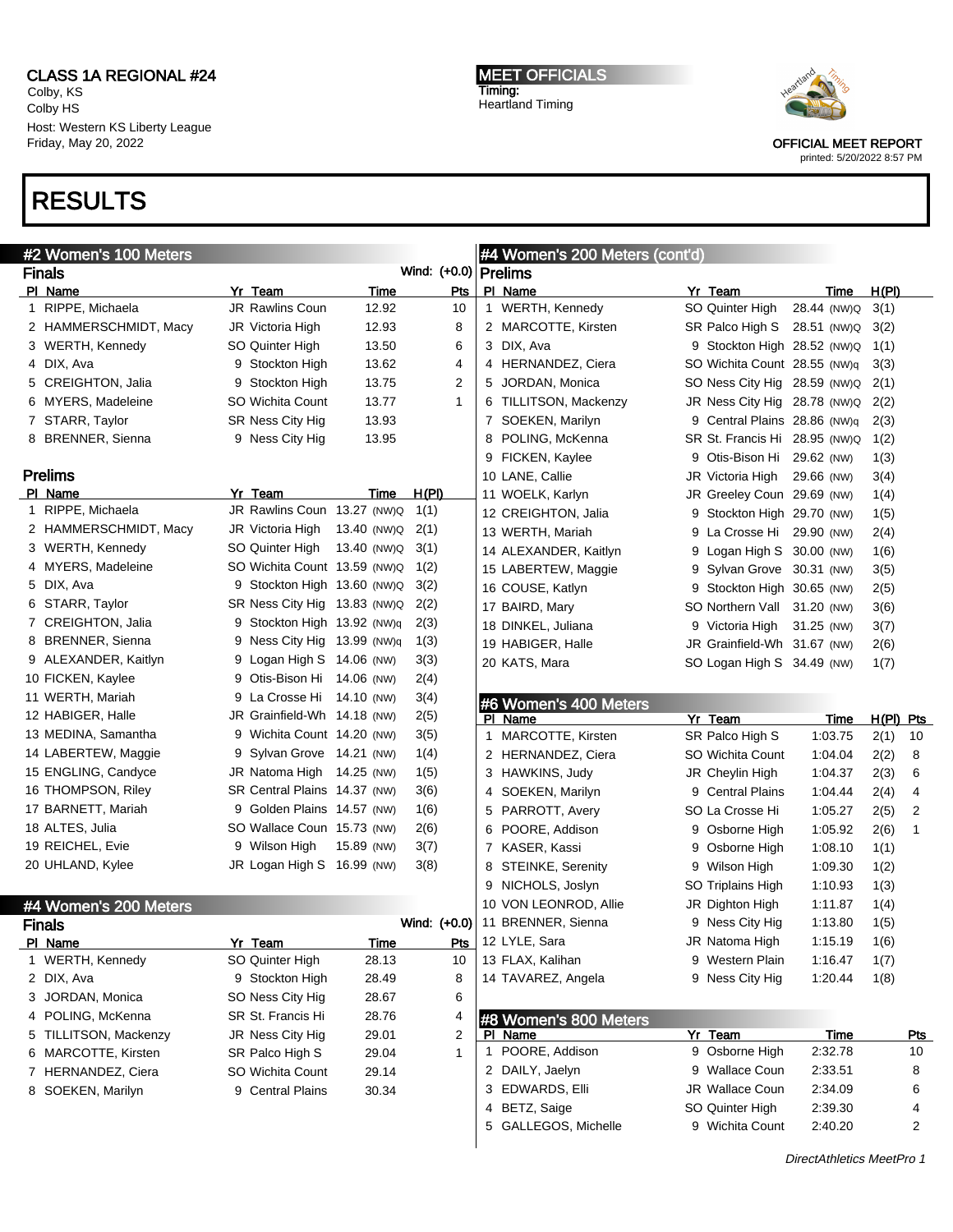Colby, KS Colby HS Host: Western KS Liberty League Friday, May 20, 2022

# RESULTS

MEET OFFICIALS Timing: Heartland Timing



OFFICIAL MEET REPORT

printed: 5/20/2022 8:57 PM

| #8 Women's 800 Meters (cont'd) |                         |             |                |   | #13 Women's 100m Hurdles (cont'd) |   |                              |             |              |              |
|--------------------------------|-------------------------|-------------|----------------|---|-----------------------------------|---|------------------------------|-------------|--------------|--------------|
| PI Name                        | Yr Team                 | Time        | Pts            |   | <b>Finals</b>                     |   |                              |             | Wind: (+0.0) |              |
| 6 LUTTERS, Trinity             | JR Osborne High         | 2:46.71     | 1              |   | PI Name                           |   | Yr Team                      | <b>Time</b> |              | <u>Pts</u>   |
| 7 THIELEN, Anna                | SO Wilson High          | 2:52.76     |                |   | 5 GILLESPIE, Bryn                 |   | 9 Quinter High               | 17.21       |              | 2            |
| 8 TAYLOR, Sidney               | <b>JR Golden Plains</b> | 2:53.32     |                |   | 6 STARR, Taylor                   |   | SR Ness City Hig             | 17.31       |              | $\mathbf{1}$ |
| 9 BULLER, Savannah             | 9 Ness City Hig         | 2:54.73     |                |   | 7 RATH, Breanna                   |   | <b>JR Golden Plains</b>      | 17.81       |              |              |
| 10 DAVIS, Claire               | SO Dighton High         | 2:55.68     |                |   |                                   |   |                              |             |              |              |
| 11 RODRIGUEZ, Danae            | SO Ness City Hig        | 2:59.38     |                |   | <b>Prelims</b>                    |   |                              |             |              |              |
| 12 MCCAIN, Joselyn             | SO Rawlins Coun         | 3:15.41     |                |   | PI Name                           |   | Yr Team                      | Time        | H(PI)        |              |
| 13 CASTILLO, Laura             | <b>JR Wichita Count</b> | 3:18.69     |                |   | 1 CRAMER, Traci                   |   | SR Dighton High              | 16.80 (NW)Q | 2(1)         |              |
|                                |                         |             |                |   | 2 STEINERT, Brennen               |   | SO La Crosse Hi 16.91 (NW)Q  |             | 3(1)         |              |
| #10 Women's 1600 Meters        |                         |             |                |   | 3 VONTZ, Gabbie                   |   | JR Decatur Com 17.50 (NW)Q   |             | 1(1)         |              |
| PI Name                        | Yr Team                 | Time        | Pts            |   | 4 STARR, Taylor                   |   | SR Ness City Hig 17.55 (NW)Q |             | 1(2)         |              |
| 1 WEINER, Emma                 | SO Golden Plains        | 5:45.33     | 10             |   | 5 RATH, Breanna                   |   | JR Golden Plains 17.70 (NW)q |             | 1(3)         |              |
| 2 HERNANDEZ, Anette            | 9 Golden Plains         | 6:03.53     | 8              |   | 6 HAWKINS, Judy                   |   | JR Cheylin High              | 17.97 (NW)Q | 2(2)         |              |
| 3 SCHWEITZER, Mya              | SO Osborne High         | 6:04.38     | 6              |   | 7 GILLESPIE, Bryn                 |   | 9 Quinter High               | 18.19 (NW)Q | 3(2)         |              |
| 4 KENDIG, Kate                 | 9 Osborne High          | 6:09.62     | 4              |   | 8 WILLIAMS, Breckyn               |   | SO Stockton High 18.44 (NW)  |             | 2(3)         |              |
| 5 MATTHIES, Makaila            | SO St. Francis Hi       | 6:23.49     | $\overline{2}$ |   | 9 DEWEY, Tayten                   |   | 9 Rawlins Coun 18.79 (NW)    |             | 1(4)         |              |
| 6 COUNTRYMAN, Brooklyn         | 9 Quinter High          | 6:25.65     | $\mathbf{1}$   |   | 10 KOEHN, Clara                   |   | 9 Wichita Count 18.88 (NW)   |             | 3(3)         |              |
| 7 SELZER, Adrienne             | <b>SR Wallace Coun</b>  | 6:29.02     |                |   | 11 HERNANDEZ, Jasive              |   | JR Wichita Count 18.92 (NW)  |             | 3(4)         |              |
| 8 HOETING, Cappi               | JR Stockton High        | 6:31.54     |                |   | 12 PIEPER, Cady                   |   | SR Palco High S 19.10 (NW)   |             | 2(4)         |              |
| 9 ANSTAETT, Leah               | JR Quinter High         | 6:34.13     |                |   | 13 MCCLURG, Hailey                |   | 9 Logan High S 19.96 (NW)    |             | 3(5)         |              |
| 10 KOERNER, Charlie            | SO Dighton High         | 6:42.68     |                |   | 14 SMULL, Matilynn                |   | 9 St. Francis Hi 20.15 (NW)  |             | 2(5)         |              |
| 11 CARLSON, McKylie            | 9 Rawlins Coun          | 6:48.88     |                |   | 15 BENISCH, Joss                  |   | JR Wallace Coun 20.65 (NW)   |             | 1(5)         |              |
| 12 LUND, Ashton                | SR Natoma High          | 7:15.28     |                |   |                                   |   |                              |             |              |              |
| 13 CASTILLO, Keila             | 9 Wichita Count         | 7:22.10     |                |   | #16 Women's 300m Hurdles          |   |                              |             |              |              |
|                                |                         |             |                |   | PI Name                           |   | Yr Team                      | <u>Time</u> | $H(PI)$ Pts  |              |
| #12 Women's 3200 Meters        |                         |             |                | 1 | STEINERT, Brennen                 |   | SO La Crosse Hi              | 49.25       | 3(1)         | 10           |
| PI Name                        | Yr Team                 | Time        | Pts            |   | 2 CRAMER, Traci                   |   | SR Dighton High              | 49.55       | 3(2)         | 8            |
| 1 WEINER, Emma                 | SO Golden Plains        | 12:35.59    | 10             |   | 3 RIDER, Cydnee                   |   | SO Logan High S              | 52.36       | 3(3)         | 6            |
| 2 MITCHELL, Destiny            | 9 Otis-Bison Hi         | 13:25.56    | 8              |   | 4 LANE, Callie                    |   | JR Victoria High             | 52.92       | 3(4)         | 4            |
| 3 SCHWEITZER, Mya              | SO Osborne High         | 13:28.73    | 6              |   | 5 GILLESPIE, Bryn                 |   | 9 Quinter High               | 53.35       | 3(5)         | 2            |
| 4 SELZER, Adrienne             | <b>SR Wallace Coun</b>  | 13:41.72    | 4              |   | 6 RATH, Breanna                   |   | <b>JR Golden Plains</b>      | 53.42       | 3(6)         | 1            |
| 5 COUNTRYMAN, Brooklyn         | 9 Quinter High          | 13:58.16    | 2              |   | 7 PIEPER, Cady                    |   | SR Palco High S              | 53.75       | 2(1)         |              |
| 6 KENDIG, Kate                 | 9 Osborne High          | 14:01.77    | $\mathbf{1}$   |   | 8 ALEXANDER, Kaitlyn              |   | 9 Logan High S               | 55.34       | 3(7)         |              |
| 7 LAMPE, Lyden                 | SR St. Francis Hi       | 14:16.48    |                |   | 9 CARLIN, Katzel                  |   | SO Osborne High              | 55.39       | 2(2)         |              |
| 8 COPELAND, Gwendolyn          | JR Ness City Hig        | 14:29.07    |                |   | 10 SMITH, Serenity                | 9 | Quinter High                 | 55.99       | 2(3)         |              |
| 9 HOETING, Cappi               | JR Stockton High        | 14:54.78    |                |   | 11 HERNANDEZ, Jasive              |   | JR Wichita Count             | 57.04       | 2(4)         |              |
| 10 PURVIS, Brynne              | SO Brewster Hig         | 14:54.88    |                |   | 12 KOEHN, Clara                   |   | 9 Wichita Count              | 57.05       | 2(5)         |              |
| 11 LOPEZ, Esmeralda            | SO St. Francis Hi       | 15:51.29    |                |   | 13 DIRKS, Kaci                    |   | SO Rawlins Coun              | 57.83       | 1(1)         |              |
|                                |                         |             |                |   | 14 FRANK, Abby                    |   | JR Rawlins Coun              | 58.81       | 2(6)         |              |
| #13 Women's 100m Hurdles       |                         |             |                |   | 15 PENKA, Isabel                  |   | 9 Wallace Coun               | 1:00.39     | 1(2)         |              |
| <b>Finals</b>                  |                         |             | Wind: (+0.0)   |   | 16 KELLOGG, Katelyn               |   | 9 Triplains High             | 1:01.43     | 1(3)         |              |
| PI Name                        | Yr Team                 | <b>Time</b> | <u>Pts</u>     |   | 17 COCHRUN, Jennifer              |   | 9 Thunder Ridg               | 1:04.45     | 1(4)         |              |
| 1 CRAMER, Traci                | SR Dighton High         | 16.44       | 10             |   |                                   |   |                              |             |              |              |
| 2 STEINERT, Brennen            | SO La Crosse Hi         | 16.49       | 8              |   | #18 Women's 4 x 100m Relay        |   |                              |             |              |              |
| 3 HAWKINS, Judy                | JR Cheylin High         | 17.05       | 6              |   |                                   |   |                              |             |              |              |
| 4 VONTZ, Gabbie                | JR Decatur Com          | 17.09       | 4              |   |                                   |   |                              |             |              |              |

 $\overline{\phantom{a}}$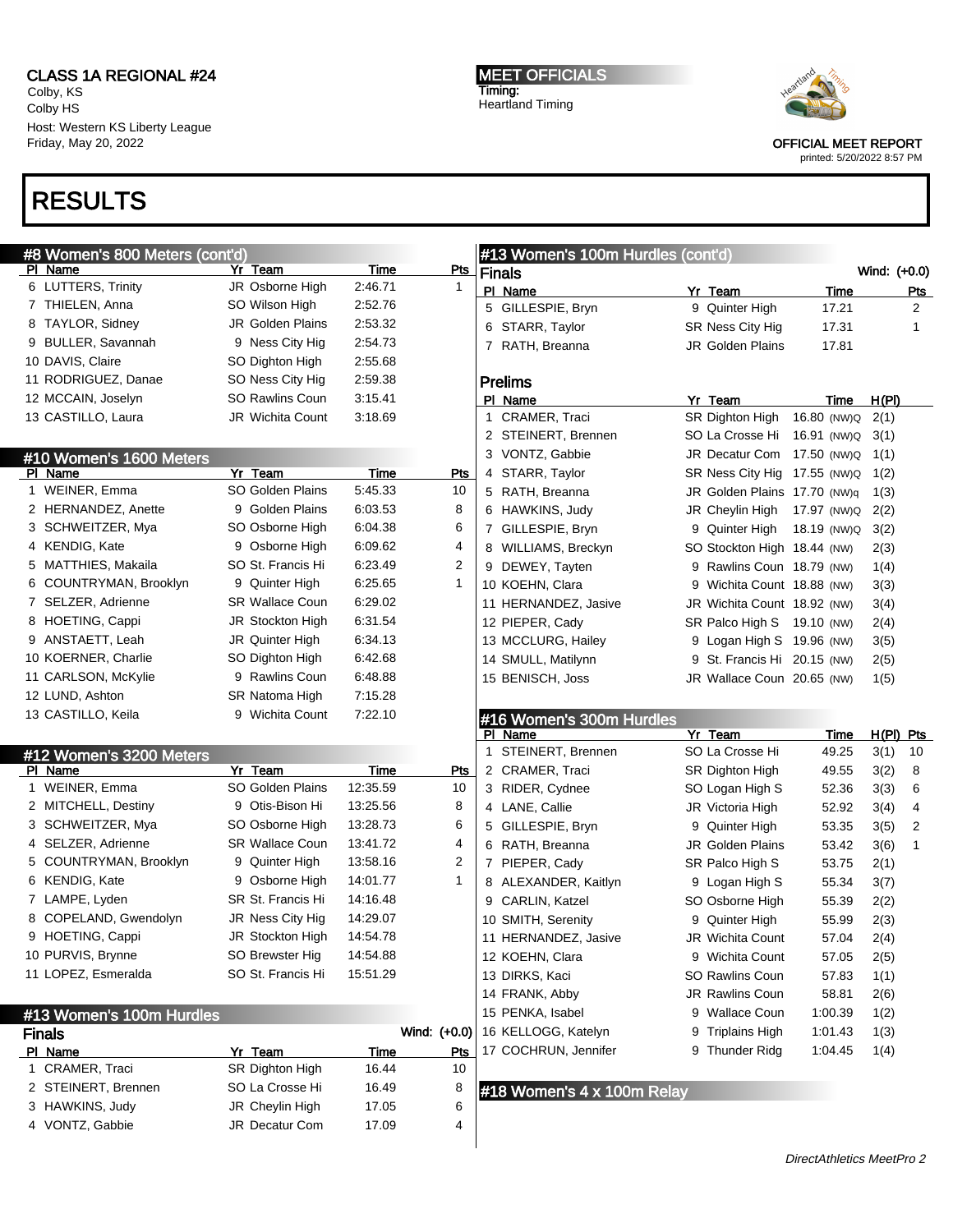Colby, KS Colby HS Host: Western KS Liberty League Friday, May 20, 2022

# RESULTS

MEET OFFICIALS Timing: Heartland Timing



OFFICIAL MEET REPORT printed: 5/20/2022 8:57 PM

| #18 Women's 4 x 100m Relay (cont'd)    |                           |                      |    | #20 Women's 4 x 400m Relay (cont'd) |                                                  |                  |
|----------------------------------------|---------------------------|----------------------|----|-------------------------------------|--------------------------------------------------|------------------|
| PI Team<br>1 Stockton High School (A)  | Time                      | $H(PI)$ Pts          |    | PI Team                             | <b>Time</b>                                      | <b>Pts</b>       |
|                                        | 52.60                     | 2(1)<br>10           |    | 4 Rawlins County High School (A)    | 4:35.20                                          | 4                |
| 1) COUSE, Katlyn 9                     | 2) SNYDER, Delany SR      |                      |    | 1) SMITH, Reece 9                   | 2) CHUMLEY, Nicole JR                            |                  |
| 3) DIX, Ava 9                          | 4) CREIGHTON, Jalia 9     |                      |    | 3) DEWEY, Tayten 9                  | 4) RIPPE, Michaela JR                            |                  |
| 2 Ness City High School (A)            | 52.60                     | 2(2)<br>8            |    | 5 St. Francis High School (A)       | 4:40.70                                          | $\overline{2}$   |
| 1) STARR, Taylor SR                    | 2) TILLITSON, Mackenzy JR |                      |    | 1) PENKA, Kierra 9                  | 2) FAULKENDER, Jordyn SR                         |                  |
| 3) BRENNER, Sienna 9                   | 4) JORDAN, Monica SO      |                      |    | 3) POLING, McKenna SR               | 4) KRIEN, Ellee JR                               |                  |
| 3 Rawlins County High School (A)       | 53.38                     | 2(3)<br>6            |    | 6 Otis-Bison High School (A)        | 4:42.61                                          | 1                |
| 1) CHUMLEY, Nicole JR                  | 2) SMITH, Reece 9         |                      |    | 1) KENYON, Ava SO                   | 2) MCMILLAN, Emma SO                             |                  |
| 3) DEWEY, Tayten 9                     | 4) RIPPE, Michaela JR     |                      |    | 3) SCHWINDT, Zoey 9                 | 4) WILTSE, Macie JR                              |                  |
| 4 Quinter High School (A)              | 53.81                     | 2(4)<br>4            |    | 7 Quinter High School (A)           | 4:43.03                                          |                  |
| 1) SMITH, Serenity 9                   | 2) SELENSKY, Kelsey SO    |                      |    | 1) BELL, Paige JR                   | 2) GILLESPIE, Bryn 9                             |                  |
| 3) GILLESPIE, Bryn 9                   | 4) WERTH, Kennedy SO      |                      |    | 3) SELENSKY, Kelsey SO              | 4) SMITH, Serenity 9                             |                  |
| 5 La Crosse High School (A)            | 53.85                     | 2<br>2(5)            |    |                                     |                                                  |                  |
| 1) PARROTT, Avery SO                   | 2) WERTH, Mariah 9        |                      |    | #22 Women's 4 x 800m Relay          |                                                  |                  |
| 3) PATTERSON, Hannah SO                | 4) HERRMAN, Brooke SR     |                      | PL | Team                                | Time                                             | <u>Pts</u>       |
| 6 Grainfield-Wheatland/Grinnell Hi (A) | 55.09                     | 1(1)<br>$\mathbf{1}$ |    | 1 Osborne High School (A)           | 10:43.20                                         | 10               |
| 1) GODEK, Anna SR                      | 2) SCHULTZ, Livia SR      |                      |    | 1) LUTTERS, Trinity JR              | 2) RINER, Gracie SO                              |                  |
| 3) SCHROEDER, Karoline SO              | 4) OSTMEYER, Isabella SR  |                      |    | 3) ELSON, Taylor SR                 | 4) POORE, Addison 9                              |                  |
| 7 Osborne High School (A)              | 56.00                     | 1(2)                 |    | 2 Quinter High School (A)           | 10:57.47                                         | 8                |
| 1) LUTTERS, Trinity JR                 | 2) RINER, Gracie SO       |                      |    | 1) ANSTAETT, Leah JR                | 2) BELL, Paige JR                                |                  |
| 3) KASER, Kassi 9                      | 4) ELSON, Taylor SR       |                      |    | 3) BETZ, Saige SO                   | 4) COUNTRYMAN, Brooklyn 9                        |                  |
| 8 Wichita County High School (A)       | 56.01                     | 2(6)                 |    | 3 Golden Plains High School (A)     | 11:01.39                                         | 6                |
| 1) MEDINA, Samantha 9                  | 2) MYERS, Madeleine SO    |                      |    | 1) WEINER, Emma SO                  | 2) TAYLOR, Sidney JR                             |                  |
| 3) WIGGS, Allison SR                   | 4) HERNANDEZ, Ciera SO    |                      |    | 3) TAYLOR, Rayna SR                 | 4) HERNANDEZ, Anette 9                           |                  |
| 9 Dighton High School (A)              | 57.93                     | 2(7)                 |    | 4 Ness City High School (A)         | 11:08.04                                         | 4                |
| 1) VON LEONROD, Allie JR               | 2) GALL, Tomi SR          |                      |    | 1) RODRIGUEZ, Danae SO              | 2) FUCHS, Issy 9                                 |                  |
| 3) CRAMER, Traci SR                    | 4) DORIS, MaKenzie SR     |                      |    | 3) TAVAREZ, Angela 9                | 4) BULLER, Savannah 9                            |                  |
| 10 St. Francis High School (A)         | 58.38                     | 1(3)                 |    | 5 Otis-Bison High School (A)        | 11:18.67                                         | $\overline{2}$   |
| 1) SMULL, Matilynn 9                   | 2) HOUTMAN, Jesslynn JR   |                      |    | 1) WILTSE, Macie JR                 | 2) MITCHELL, Destiny 9                           |                  |
| 3) PENKA, Kierra 9                     | 4) MYERS, Delaney 9       |                      |    | 3) MCMILLAN, Emma SO                | 4) KENYON, Ava SO                                |                  |
| 11 Logan High School (A)               | 58.73                     | 1(4)                 |    | 6 St. Francis High School (A)       | 11:23.52                                         | 1                |
| 1) ALEXANDER, Kaitlyn 9                | 2) DELIMONT, Ansley SO    |                      |    | 1) FAULKENDER, Jordyn SR            | 2) PENKA, Kierstyn 9                             |                  |
| 3) KATS, Mara SO                       | 4) MCCLURG, Hailey 9      |                      |    | 3) MATTHIES, Makaila SO             | 4) KRIEN, Ellee JR                               |                  |
|                                        |                           |                      |    | 7 Rawlins County High School (A)    | 11:35.36                                         |                  |
|                                        |                           |                      |    | 1) SMITH, Reece 9                   | 2) WELLS, Kaelyn JR                              |                  |
| #20 Women's 4 x 400m Relay<br>PI Team  | Time                      | Pts                  |    | 3) DIRKS, Kaci SO                   | 4) CARLSON, McKylie 9                            |                  |
| 1 Wichita County High School (A)       | 4:27.60                   | 10                   |    | 8 Wilson High School (A)            | 12:00.56                                         |                  |
| 1) MEDINA, Samantha 9                  | 2) WIGGS, Allison SR      |                      |    | 1) STEINKE, Serenity 9              | 2) DLABAL, Abby 9                                |                  |
| 3) MYERS, Madeleine SO                 | 4) HERNANDEZ, Ciera SO    |                      |    | 3) THIELEN, Hallie 9                | 4) THIELEN, Anna SO                              |                  |
| 2 Ness City High School (A)            | 4:30.37                   | 8                    |    |                                     |                                                  |                  |
| 1) STARR, Taylor SR                    | 2) TILLITSON, Mackenzy JR |                      |    |                                     |                                                  |                  |
|                                        |                           |                      |    | #24 Women's High Jump               | Yr Team<br>Mark                                  |                  |
| 3) FUCHS, Issy 9                       | 4) JORDAN, Monica SO      |                      |    | PI Name<br>1 DEWEY, Tayten          | 9 Rawlins Coun5' 0"                              | <u>Pts</u><br>10 |
| 3 Osborne High School (A)              | 4:33.00                   | 6                    |    | 2 HAWKINS, Judy                     |                                                  | 8                |
| 1) LUTTERS, Trinity JR                 | 2) ELSON, Taylor SR       |                      |    | 2 WRIGHT, Courtney                  | JR Cheylin High 4' 10"<br>SR Cheylin High 4' 10" |                  |
| 3) KASER, Kassi 9                      | 4) POORE, Addison 9       |                      |    | 2 COCHRUN, Jennifer                 |                                                  | 6<br>4           |
|                                        |                           |                      |    |                                     | 9 Thunder Ridg 4' 10"                            |                  |

DirectAthletics MeetPro 3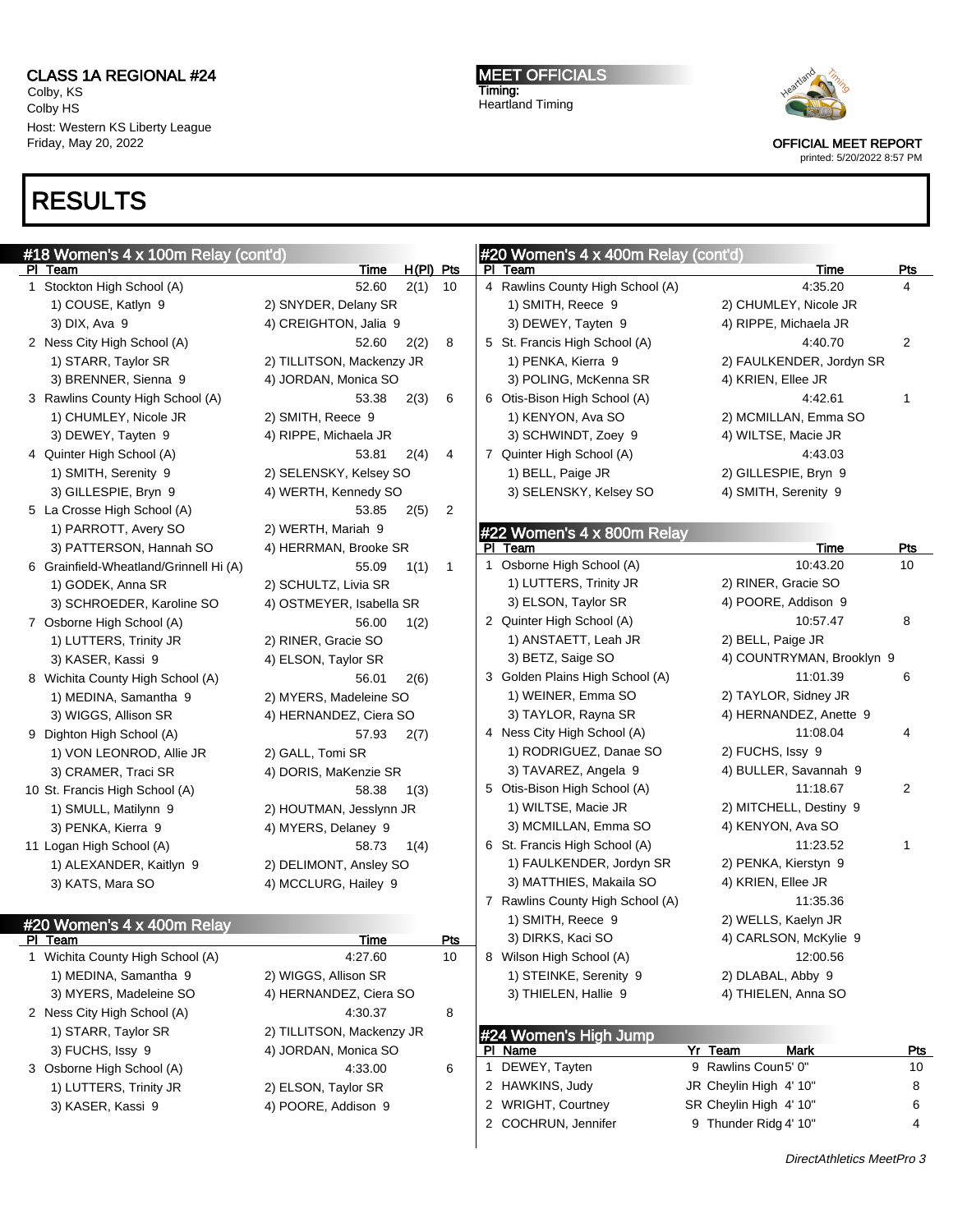Colby, KS Colby HS Host: Western KS Liberty League Friday, May 20, 2022

# RESULTS

MEET OFFICIALS Timing: Heartland Timing



OFFICIAL MEET REPORT

| #24 Women's High Jump (cont'd) |  |                                                       |             | #28 Women's Long Jump (cont'd) |              |                         |                                                       |             |           |    |
|--------------------------------|--|-------------------------------------------------------|-------------|--------------------------------|--------------|-------------------------|-------------------------------------------------------|-------------|-----------|----|
| PI Name                        |  | Yr Team<br>Mark                                       |             | Pts                            |              | PI Name                 | Yr Team                                               | Mark        | F(PI) Pts |    |
| 5 BAIRD, Mary                  |  | SO Northern Vall 4'8"                                 |             | 2                              |              | ALCARAZ, Giselle        | 9 Wichita CountND (NW)                                |             | 1         |    |
| 5 MITCHELL, Destiny            |  | 9 Otis-Bison Hi 4'8"                                  |             | 1                              |              | HABIGER, Halle          | JR Grainfield-WhND (NW)                               |             | 2         |    |
| 7 WHIPPLE, Ayden               |  | SO Dighton High 4' 6"                                 |             |                                |              |                         |                                                       |             |           |    |
| 7 TILLITSON, Mackenzy          |  | JR Ness City Hig 4' 6"                                |             |                                |              | #30 Women's Triple Jump |                                                       |             |           |    |
| 9 COPELAND, Sabryn             |  | 9 Ness City Hig 4' 4"                                 |             |                                |              | PI Name                 | Yr Team                                               | <b>Mark</b> | F(PI) Pts |    |
| 9 POLING, McKenna              |  | SR St. Francis Hi 4' 4"                               |             |                                | $\mathbf{1}$ | RATH, Breanna           | JR Golden Plains36' 01/2 (NW)                         |             | 2(1)      | 10 |
| 9 MCCLURG, Hailey              |  | 9 Logan High S4' 4"                                   |             |                                |              | 2 GOODWIN, Ellie        | SO Wallace Coun35' 6 <sup>1/2</sup> (NW)              |             | 2(2)      | 8  |
| 9 SOEKEN, Marilyn              |  | 9 Central Plains4' 4"                                 |             |                                |              | 3 MANGAN, Jadyn         | 9 Greeley Coun33' 2" (NW)                             |             | 2(3)      | 6  |
|                                |  |                                                       |             |                                | 4            | GODEK, Anna             | SR Grainfield-Wh 33' $0\frac{1}{2}$ (NW)              |             | 2(4)      | 4  |
| #26 Women's Pole Vault         |  |                                                       |             |                                | 5            | VON LEONROD, Allie      | JR Dighton High 32' 8" (NW)                           |             | 2(5)      | 2  |
| PI Name                        |  | Yr Team<br><b>Mark</b>                                |             | Pts                            | 5            | POLING, McKenna         | SR St. Francis Hi 32' 8" (NW)                         |             | 2(5)      | 1  |
| 1 WERTH, Kennedy               |  | SO Quinter High 9' 0"                                 |             | 10                             |              | 7 THOMPSON, Riley       | SR Central Plains32' 6 <sup>3/4</sup> (NW)            |             | 2(7)      |    |
| 1 OSTMEYER, Isabella           |  | SR Grainfield-Wh9' 0"                                 |             | 8                              |              | 8 ENGLING, Candyce      | JR Natoma High 32' $6\frac{1}{2}$ (NW)                |             | 2(8)      |    |
| 1 OIEN, Kamryn                 |  | SO Decatur Com 9' 0"                                  |             | 6                              |              | 9 SOEKEN, Marilyn       | 9 Central Plains 31' 33/4 (NW)                        |             | 2(9)      |    |
| 4 COPELAND, Sabryn             |  | 9 Ness City Hig 8' 6"                                 |             | 4                              |              | 10 HERNANDEZ, Jasive    | JR Wichita Count 31' 2 <sup>1/4</sup> (NW)            |             | 1(1)      |    |
| 4 DAVIS, Sophia                |  | 9 Decatur Com 8' 6"                                   |             | $\overline{2}$                 |              | 11 FORTIN, Jacie        | SR Decatur Com 31' 0 <sup>3/4</sup> (NW)              |             | 2(10)     |    |
| 6 SIDES, Delaney               |  | 9 Northern Vall 7' 6"                                 |             | $\mathbf{1}$                   |              | 12 RODRIGUEZ, Danae     | SO Ness City Hig 30' 11 <sup>3/4</sup> (NW)           |             | 2(11)     |    |
| 6 KOERNER, Charlie             |  | SO Dighton High 7' 6"                                 |             |                                |              | 13 DAVIS, Claire        | SO Dighton High 30' $10\frac{1}{2}$ (NW)              |             | 1(2)      |    |
| 8 VSETECKA, Shaylee            |  | JR Northern Vall 7' 0"                                |             |                                |              | 14 LANE, Callie         | JR Victoria High 30' 5" (NW)                          |             | 2(12)     |    |
| 8 HABIGER, Halle               |  | JR Grainfield-Wh7' 0"                                 |             |                                |              | 15 CLINE, Emma          | SO Sylvan Grove 30' 4 <sup>1/2</sup> (NW)             |             | 1(3)      |    |
| 10 KENDIG, Kate                |  | 9 Osborne High6' 0"                                   |             |                                |              | 16 STEINKE, Serenity    | 9 Wilson High $30'3'$ (NW)                            |             | 1(4)      |    |
|                                |  |                                                       |             |                                |              | 17 GALICIA, Jennifer    | 9 Thunder Ridg 29' 9" (NW)                            |             | 1(5)      |    |
| #28 Women's Long Jump          |  |                                                       |             |                                |              | 17 THIELEN, Anna        | SO Wilson High 29' 9" (NW)                            |             | 1(5)      |    |
| PI Name                        |  | Yr Team<br>Mark                                       | $F(PI)$ Pts |                                |              | 19 GIBBS, Makenna       | 9 Wallace Coun29' 5" (NW)                             |             | 1(7)      |    |
| 1 HAMMERSCHMIDT, Macy          |  | JR Victoria High 16' 7" (NW)                          | 2(1)        | 10                             |              | 20 SMITH, Reece         | 9 Rawlins Coun28' 11 <sup>1/4</sup> (NW)              |             | 1(8)      |    |
| 2 GOODWIN, Ellie               |  | SO Wallace Coun16' 4" (NW)                            | 2(2)        | 8                              |              | 21 HEIER, Kerri         | JR Grainfield-Wh 28' 8 $\frac{1}{2}$ (NW)             |             | 1(9)      |    |
| 3 JORDAN, Monica               |  | SO Ness City Hig 15' 11 <sup>3/4</sup> (NW)           | 2(3)        | 6                              |              | 22 WOELK, Karlyn        | JR Greeley Coun28' 7 <sup>1</sup> / <sub>2</sub> (NW) |             | 1(10)     |    |
| 4 RIPPE, Michaela              |  | JR Rawlins Coun15' 11 $\frac{1}{4}$ (NW)              | 2(4)        | 4                              |              | 23 FORTIN, Jenna        | 9 Decatur Com 28' 2 <sup>1</sup> / <sub>2</sub> (NW)  |             | 1(11)     |    |
| 5 RATH, Breanna                |  | JR Golden Plains15' 2 <sup>1/4</sup> (NW)             | 2(5)        | 2                              |              | 24 RICKE, Megan         | SO Wichita Count28' 1 <sup>1/2</sup> (NW)             |             | 1(12)     |    |
| 6 MARCOTTE, Kirsten            |  | SR Palco High S 14' 11" (NW)                          | 2(6)        | 1                              |              | 25 WRIGHT, Grace        | SR Cheylin High 27' 10" (NW)                          |             | 1(13)     |    |
| 7 WERTH, Mariah                |  | 9 La Crosse Hi 14' 9 <sup>1</sup> / <sub>2</sub> (NW) | 2(7)        |                                |              | GRAHAM, Abigail         | SR Logan High SND (NW)                                |             | 2         |    |
| 8 DORIS, MaKenzie              |  | SR Dighton High 14' 0 <sup>3/4</sup> (NW)             | 2(8)        |                                |              |                         |                                                       |             |           |    |
| 9 TAVAREZ, Angela              |  | 9 Ness City Hig 13' 5" (NW)                           | 1(1)        |                                |              | #32 Women's Shot Put    |                                                       |             |           |    |
| 9 ENGLING, Candyce             |  | JR Natoma High 13' 5" (NW)                            | 2(9)        |                                |              | PI Name                 | Yr Team                                               | Mark        | F(PI) Pts |    |
| 11 LABERTEW, Maggie            |  | 9 Sylvan Grove 13' 33/4 (NW)                          | 2(10)       |                                |              | 1 STAFFORD, Ja'Asia     | SO Wallace Coun38' 81/4                               |             | 3(1)      | 10 |
| 12 BARNETT, Mariah             |  | 9 Golden Plains13' 2 <sup>1</sup> / <sub>2</sub> (NW) | 1(2)        |                                |              | 2 MICEK, Abby           | SO Rawlins Coun37' 5"                                 |             | 3(2)      | 8  |
| 13 FORTIN, Jacie               |  | SR Decatur Com 12' 11 <sup>1</sup> /2 (NW)            | 1(3)        |                                |              | 3 GALL, Tomi            | SR Dighton High 37' 11/4                              |             | 3(3)      | 6  |
| 14 DAVIS, Claire               |  | SO Dighton High 12' 9 <sup>1/4</sup> (NW)             | 2(11)       |                                |              | 4 WILLAM, Grace         | 9 Osborne High 36' 8"                                 |             | 3(4)      | 4  |
| 15 CHUMLEY, Nicole             |  | JR Rawlins Coun12' $6\frac{1}{4}$ (NW)                | 1(4)        |                                |              | 5 ADDLEMAN, Brynna      | SR Decatur Com 36' 1"                                 |             | 3(5)      | 2  |
| 16 KELLOGG, Katelyn            |  | 9 Triplains High 12' 6" (NW)                          | 1(5)        |                                |              | 6 DELIMONT, Rylee       | SR Logan High S 35' 9 <sup>1</sup> /2                 |             | 3(6)      | 1  |
| 17 ANDERSON, Ellie             |  | JR Decatur Com 12' 3" (NW)                            | 1(6)        |                                |              | 7 MILLER, Kassie        | SR Golden Plains33' 2"                                |             | 3(7)      |    |
| 18 PATTERSON, Hannah           |  | SO La Crosse Hi 11' 9" (NW)                           | 1(7)        |                                |              | 8 HOLLING, Alexis       | JR Thunder Ridg 33' 03/4                              |             | 2(1)      |    |
| 19 MCCLURG, Hailey             |  | 9 Logan High S 11' 6 <sup>1</sup> / <sub>2</sub> (NW) | 1(8)        |                                |              | 9 EICKLEBERRY, Abi      | SO Palco High S 33' 0 <sup>1/4</sup>                  |             | 3(8)      |    |
| 20 GALICIA, Jennifer           |  | 9 Thunder Ridg 11' 2 $\frac{1}{4}$ (NW)               | 1(9)        |                                |              | 10 MEANS, Kaelyn        | JR Stockton High 32' $10\frac{3}{4}$                  |             | 2(2)      |    |
| 21 MERCERI, Mikaela            |  | SO Palco High S 10' 5 <sup>1/4</sup> (NW)             | 1(10)       |                                |              | 11 KATS, Mara           | SO Logan High S 32' 10 <sup>1/4</sup>                 |             | 3(9)      |    |
| 22 UHLAND, Kylee               |  | JR Logan High S9' 10 $\frac{1}{2}$ (NW)               | 1(11)       |                                |              | 12 GONZALEZ, Daisy      | SR Healy High S 32' 4 <sup>1</sup> /2                 |             | 2(3)      |    |
|                                |  |                                                       |             |                                |              |                         |                                                       |             |           |    |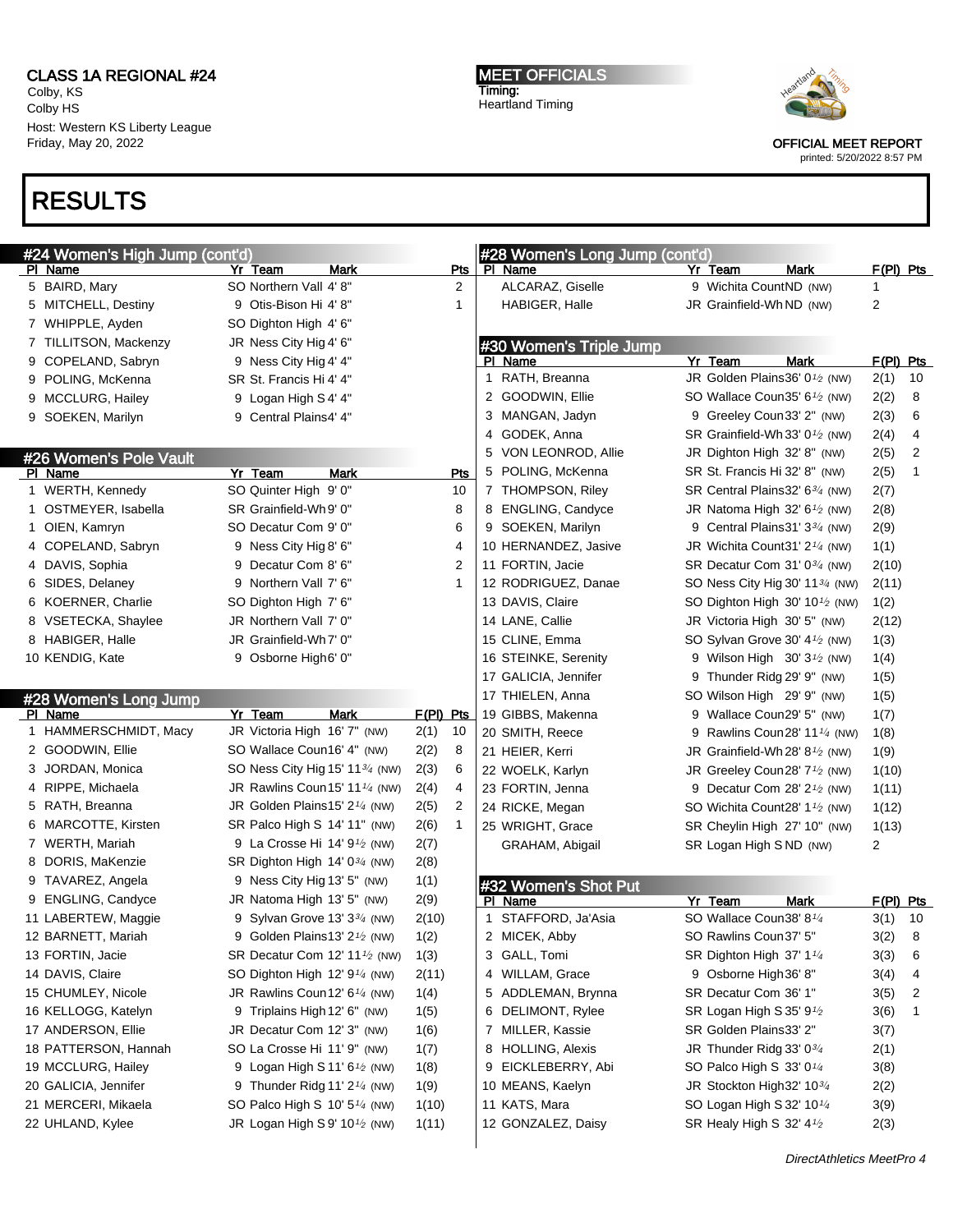Colby, KS Colby HS Host: Western KS Liberty League Friday, May 20, 2022

#32 Women's Shot Put (cont'd)

PI Name **Yr Team** Mark F(PI) Pts 13 OESER, Lauren SO Central Plains32' 2<sup>1</sup>/<sub>2</sub> 1(1) 14 KOEHN, Amelia  $S$ R Wichita Count31' 7 $\frac{1}{2}$  2(4) 15 SCHULTZ, Tyra SR Grainfield-Wh31' 3<sup>34</sup> 2(5) 16 WARK, Morgan SR Golden Plains31' 0<sup>3/4</sup> 2(6) 16 JOHNSON, McKenzie SR Dighton High 31' 0<sup>3/4</sup> 2(6) 18 SCHMIDT, Jillian 9 Victoria High 30' 5" 2(8) 19 WITT, Avery **JR Decatur Com 29' 11<sup>1</sup>/<sub>4</sub>** 1(2) 20 SELTMAN, Allie SR La Crosse Hi 29' 10<sup>1/4</sup> 2(9) 21 CROISANT, Briana  $\begin{array}{ccc} 9 & \text{Oris-Bison Hi } 29' & 8' \end{array}$  (3) 22 WHIPPLE, Jessica **JR Dighton High 29' 5"** 3(10) 23 SOLIS, Jahdai SR Western Plain29' 4" 3(11) 24 BIERMANN, Sidney SO Wichita Count29' 1" 2(10) 25 KUHN, Jolie 9 Palco High S 28' 11" 1(4) 26 COLE, Allison JR Osborne High  $28' 8^{3/4}$  1(5) 27 AMREIN, Kennidy SO Victoria High 27' 7<sup>3</sup>/<sub>4</sub> 1(6) 28 HESPE, Nellie SR Cheylin High 27' 6<sup>1</sup>/<sub>2</sub> 1(7) 29 MYERS, Delaney 9 St. Francis Hi 27' 23/<sup>4</sup> 2(11) 30 KESTER, MacKenzie 9 Stockton High25' 01/<sup>4</sup> 1(8)

# RESULTS

MEET OFFICIALS Timing: Heartland Timing



OFFICIAL MEET REPORT printed: 5/20/2022 8:57 PM

| #34 Women's Discus (cont'd) |                          |   |                          |      |           |  |  |  |  |  |
|-----------------------------|--------------------------|---|--------------------------|------|-----------|--|--|--|--|--|
|                             | PI Name                  |   | Yr Team                  | Mark | F(PI) Pts |  |  |  |  |  |
|                             | 21 KVASNICKA, Cashlyn    |   | JR Quinter High 83'8"    |      | 2(9)      |  |  |  |  |  |
|                             | 22 STAFFORD, Ja'Asia     |   | SO Wallace Coun82' 11"   |      | 3(11)     |  |  |  |  |  |
|                             | 23 KOEHN, Amelia         |   | SR Wichita Count82' 3"   |      | 1(3)      |  |  |  |  |  |
|                             | 24 WILTSE, Macie         |   | JR Otis-Bison Hi 82' 1"  |      | 2(10)     |  |  |  |  |  |
|                             | 25 SOLIS, Jahdai         |   | SR Western Plain 81' 1"  |      | 1(4)      |  |  |  |  |  |
|                             | 26 HINGST, Maggie        |   | 9 St. Francis Hi 78' 2"  |      | 1(5)      |  |  |  |  |  |
|                             | 27 HESPE, Nellie         |   | SR Cheylin High 76' 1"   |      | 1(6)      |  |  |  |  |  |
|                             | 28 SIMONS, Anna          |   | SO Wichita Count74' 11"  |      | 1(7)      |  |  |  |  |  |
|                             | 29 GONZALEZ, Daisy       |   | SR Healy High S 71' 6"   |      | 3(12)     |  |  |  |  |  |
|                             | 30 NICHOLS, Joslyn       |   | SO Triplains High 69' 7" |      | 1(8)      |  |  |  |  |  |
|                             | 31 KUHN, Jolie           |   | 9 Palco High S 67' 0"    |      | 1(9)      |  |  |  |  |  |
|                             | 32 VOTRUBA, Mary Kathryn | 9 | Greeley Coun62' 10"      |      | 1(10)     |  |  |  |  |  |
|                             | 33 THIELEN, Hallie       |   | 9 Wilson High 56' 4"     |      | 1(11)     |  |  |  |  |  |
|                             | 34 GRUMBEIN, Aidan       |   | SO La Crosse Hi 53' 5"   |      | 1(12)     |  |  |  |  |  |
|                             | MEYER, Tyra              |   | 9 Wilson High ND         |      | 1         |  |  |  |  |  |
|                             | NICHOLS, Mariyah         |   | <b>JR Rawlins CounND</b> |      | 2         |  |  |  |  |  |
|                             | GOTTSCHALK, Camil        |   | SR Logan High SND        |      | 2         |  |  |  |  |  |
|                             |                          |   |                          |      |           |  |  |  |  |  |

#### #36 Women's Javelin

| 31 MEYER, Tyra           |         | 9 Wilson High 24' 6"                              |             | 1(9)        |                |   | #36 Women's Javelin      | Yr Team                  | <b>Mark</b> |                   |                |
|--------------------------|---------|---------------------------------------------------|-------------|-------------|----------------|---|--------------------------|--------------------------|-------------|-------------------|----------------|
| 32 VOTRUBA, Mary Kathryn |         | 9 Greeley Coun23' 534<br><b>JR Rawlins CounND</b> |             | 1(10)       |                | 1 | PI Name<br>RINER, Gracie | SO Osborne High 119' 9"  |             | F(PI) Pts<br>3(1) | 10             |
| NICHOLS, Mariyah         |         | SR La Crosse Hi ND                                |             | 2           |                |   | 2 OESER, Lauren          | SO Central Plains117' 5" |             | 3(2)              | 8              |
| <b>HERRMAN, Brooke</b>   |         |                                                   |             | 3           |                |   | 3 SCHULTZ, Hanna         | SR Dighton High 110' 2"  |             | 3(3)              | 6              |
| SLAVIK, Toree            |         | JR Thunder Ridg ND                                |             |             |                |   | 4 SCHULTZ, Livia         | SR Grainfield-Wh 103' 4" |             | 3(4)              | $\overline{4}$ |
|                          |         |                                                   |             |             |                |   | 5 MICEK, Abby            | SO Rawlins Coun 101' 7"  |             | 3(5)              | 2              |
| #34 Women's Discus       |         |                                                   |             |             |                |   | 6 DAILY, Jaelyn          | 9 Wallace Coun100' 10"   |             |                   |                |
| PI Name                  | Yr Team |                                                   | <b>Mark</b> | $F(PI)$ Pts |                |   |                          |                          |             | 3(6)              | -1             |
| 1 SLAVIK, Toree          |         | JR Thunder Ridg 132' 4"                           |             | 3(1)        | 10             |   | 7 HARGITT, Addie         | 9 Quinter High 98' 6"    |             | 3(7)              |                |
| 2 MEANS, Kaelyn          |         | JR Stockton High117' 9"                           |             | 3(2)        | 8              |   | 8 PERRY, Hope            | SR Wallace Coun96' 8"    |             | 2(1)              |                |
| 3 MICEK, Abby            |         | SO Rawlins Coun 107' 3"                           |             | 3(3)        | 6              |   | 9 RIETZKE, Kamryn        | SO Thunder Ridg 94' 3"   |             | 2(2)              |                |
| 4 GALL, Tomi             |         | SR Dighton High 105' 10"                          |             | 3(4)        | 4              |   | 10 KASER, Kalli          | JR Osborne High 93' 5"   |             | 3(8)              |                |
| 5 COOK, Shakira          |         | SO Decatur Com 105' 8"                            |             | 3(5)        | $\overline{2}$ |   | 11 WITT, Avery           | JR Decatur Com 90' 9"    |             | 2(3)              |                |
| 6 RINER, Gracie          |         | SO Osborne High 102' 5"                           |             | 3(6)        | $\mathbf 1$    |   | 12 MUIR, Brin            | 9 Stockton High 88' 10"  |             | 3(9)              |                |
| 7 EICKLEBERRY, Abi       |         | SO Palco High S 98' 10"                           |             | 2(1)        |                |   | 13 CRAMER, Traci         | SR Dighton High 87' 4"   |             | 3(10)             |                |
| 8 MILLER, Kassie         |         | SR Golden Plains97' 0"                            |             | 3(7)        |                |   | 14 PIEPER, Cady          | SR Palco High S 84' 11"  |             | 2(4)              |                |
| 9 VONTZ, Gabbie          |         | JR Decatur Com 96' 8"                             |             | 2(2)        |                |   | 15 HINGST, Maggie        | 9 St. Francis Hi 83' 10" |             | 2(5)              |                |
| 10 SELTMAN, Allie        |         | SR La Crosse Hi 94' 0"                            |             | 3(8)        |                |   | 16 MYERS, Delaney        | 9 St. Francis Hi 83' 0"  |             | 2(6)              |                |
| 11 WALLACE, Addie        |         | JR Sylvan Grove 92' 11"                           |             | 2(3)        |                |   | 17 WELLS, Kaelyn         | JR Rawlins Coun82' 9"    |             | 2(7)              |                |
| 12 HOLLING, Alexis       |         | JR Thunder Ridg 90' 4"                            |             | 2(4)        |                |   | 18 HERRMAN, Brooke       | SR La Crosse Hi 82' 3"   |             | 3(11)             |                |
| 13 RUST, Sydney          |         | JR Thunder Ridg 89' 6"                            |             | 2(5)        |                |   | 19 GEHRING, Breyana      | JR Decatur Com 81' 7"    |             | 2(8)              |                |
| 14 WHIPPLE, Jessica      |         | JR Dighton High 89' 3"                            |             | 1(1)        |                |   | 20 WILLIAMS, Breckyn     | SO Stockton High79' 10"  |             | 2(9)              |                |
| 15 DILL, Aydan           |         | JR Osborne High 88' 5"                            |             | 3(9)        |                |   | 21 MERCERI, Mikaela      | SO Palco High S 79' 2"   |             | 1(1)              |                |
| 16 WARK, Morgan          |         | SR Golden Plains88' 2"                            |             | 2(6)        |                |   | 22 WIGGS, Allison        | SR Wichita Count79' 0"   |             | 2(10)             |                |
| 17 ADDLEMAN, Brynna      |         | SR Decatur Com 88' 1"                             |             | 3(10)       |                |   | 23 TILLITSON, Ashlyn     | 9 Ness City Hig 74' 5"   |             | 1(2)              |                |
| 18 SCHULTZ, Tyra         |         | SR Grainfield-Wh 87' 5"                           |             | 2(7)        |                |   | 24 SCHECK, Lindsey       | SO Victoria High 73' 8"  |             | 1(3)              |                |
| 19 SCHROEDER, Karoline   |         | SO Grainfield-Wh 85' 8"                           |             | 2(8)        |                |   | 25 DELIMONT, Ansley      | SO Logan High S 68' 9"   |             | 1(4)              |                |
| 20 DELIMONT, Rylee       |         | SR Logan High S 84' 7"                            |             | 1(2)        |                |   | 26 IBARRIA, Brisa        | SR Cheylin High 67' 9"   |             | 1(5)              |                |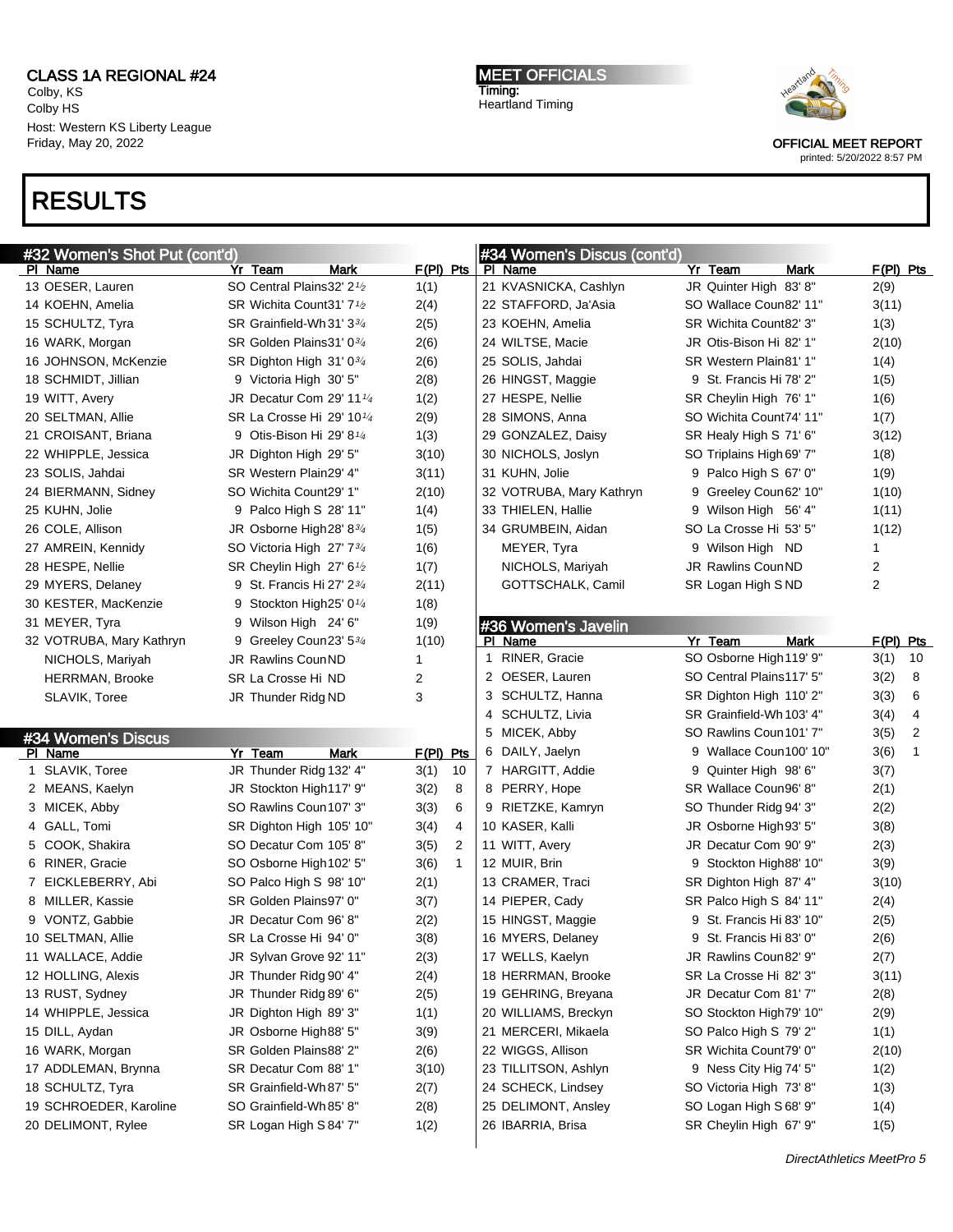Colby, KS Colby HS Host: Western KS Liberty League Friday, May 20, 2022

# RESULTS

MEET OFFICIALS Timing: Heartland Timing



OFFICIAL MEET REPORT

|              | #36 Women's Javelin (cont'd) |   |                               |             |              |   | #3 Men's 200 Meters    |                               |             |                  |              |
|--------------|------------------------------|---|-------------------------------|-------------|--------------|---|------------------------|-------------------------------|-------------|------------------|--------------|
|              | PI Name                      |   | Yr Team                       | Mark        | $F(PI)$ Pts  |   | <b>Finals</b>          |                               |             | Wind: (+0.0)     |              |
|              | 27 KING, Sadie               |   | SO Triplains High 66' 0"      |             | 1(6)         |   | PI Name                | Yr Team                       | Time        |                  | <b>Pts</b>   |
|              | 28 REICHEL, Evie             |   | 9 Wilson High 56' 3"          |             | 1(7)         |   | 1 SCHURR, Mason        | SR Osborne High               | 23.83       |                  | 10           |
|              | 29 KOCH, Alivia              | 9 | Wilson High 55' 6"            |             | 1(8)         |   | 2 VINCENT, Jett        | JR Grainfield-Wh              | 23.94       |                  | 8            |
|              | 30 SCHMIDT, Jillian          |   | 9 Victoria High 51' 2"        |             | 3(12)        |   | 3 STULL, Colby         | SR La Crosse Hi               | 24.15       |                  | 6            |
|              | VOTRUBA, Mary Kathryn        |   | 9 Greeley CounND              |             | 1            |   | 4 KNELSEN, Daniel      | <b>SR Greeley Coun</b>        | 24.56       |                  | 4            |
|              | <b>SELTMAN, Allie</b>        |   | SR La Crosse Hi ND            |             | 1            |   | 5 LANTZ, Dayton        | SR Osborne High               | 24.57       |                  | 2            |
|              | WOELK, Karlyn                |   | JR Greeley CounND             |             | 1            |   | 6 IWANSKI, Camden      | <b>SR Stockton High</b>       | 24.58       |                  | $\mathbf{1}$ |
|              | HERNANDEZ, Jasive            |   | JR Wichita CountND            |             | 2            |   | 7 HICKEL, Blaine       | <b>SO Central Plains</b>      | 25.29       |                  |              |
|              | GOTTSCHALK, Camil            |   | SR Logan High SND             |             | 2            | 8 | WILKISON, Hector       | JR Dighton High               | 25.69       |                  |              |
|              |                              |   |                               |             |              |   |                        |                               |             |                  |              |
|              | #1 Men's 100 Meters          |   |                               |             |              |   | <b>Prelims</b>         |                               |             |                  |              |
|              | <b>Finals</b>                |   |                               |             | Wind: (+0.0) |   | PI Name                | Yr Team                       | Time        | H(PI)            |              |
|              | PI Name                      |   | Yr Team                       | Time        | Pts          |   | 1 SCHURR, Mason        | SR Osborne High 23.22 (NW)Q   |             | 1(1)             |              |
| $\mathbf{1}$ | SCHURR, Mason                |   | SR Osborne High               | 11.25       | 10           |   | 2 VINCENT, Jett        | JR Grainfield-Wh 24.07 (NW)Q  |             | 3(1)             |              |
|              | 2 STULL, Colby               |   | SR La Crosse Hi               | 11.59       | 8            |   | 3 STULL, Colby         | SR La Crosse Hi 24.23 (NW)Q   |             | 2(1)             |              |
|              | 3 WILKISON, Hector           |   | JR Dighton High               | 11.61       | 6            |   | 4 HICKEL, Blaine       | SO Central Plains 24.36 (NW)q |             | 1(2)             |              |
|              | 4 VINCENT, Jett              |   | JR Grainfield-Wh              | 11.69       | 4            |   | 5 LANTZ, Dayton        | SR Osborne High 24.43 (NW)q   |             | 3(2)             |              |
|              | 5 LANTZ, Dayton              |   | SR Osborne High               | 11.74       | 2            |   | 6 KNELSEN, Daniel      | SR Greeley Coun 24.50 (NW)q   |             | 3(3)             |              |
|              | 6 IWANSKI, Camden            |   | <b>SR Stockton High</b>       | 11.87       | $\mathbf{1}$ |   | 7 IWANSKI, Camden      | SR Stockton High 24.53 (NW)Q  |             | 4(1)             |              |
|              | 7 KINDERKNECHT, Trace        |   | SO Quinter High               | 12.04       |              |   | 8 WILKISON, Hector     | JR Dighton High 24.58 (NW)q   |             | 4(2)             |              |
|              | 8 HICKEL, Blaine             |   | SO Central Plains             | 12.06       |              |   | 9 HANSEN, Jeremiah     | SO Northern Vall 24.60 (NW)   |             | 2(2)             |              |
|              |                              |   |                               |             |              |   | 10 PORTER, Tristen     | SR Wichita Count 24.69 (NW)   |             | 1(3)             |              |
|              | <b>Prelims</b>               |   |                               |             |              |   | 11 KINDERKNECHT, Trace | SO Quinter High               | 24.80 (NW)  | 2(3)             |              |
|              | PI Name                      |   | Yr Team                       | Time        | H(PI)        |   | 12 SCHLUETER, Chris    | SO La Crosse Hi 24.82 (NW)    |             | 4(3)             |              |
|              | 1 SCHURR, Mason              |   | SR Osborne High 11.37 (NW)Q   |             | 1(1)         |   | 13 FLAX, Bryce         | SO Ness City Hig 25.53 (NW)   |             | 3(4)             |              |
|              | 2 STULL, Colby               |   | SR La Crosse Hi 11.70 (NW)Q   |             | 2(1)         |   | 14 PICKERING, Quincy   | SO Victoria High              | 25.68 (NW)  | 1(4)             |              |
|              | 3 WILKISON, Hector           |   | JR Dighton High               | 11.78 (NW)Q | 3(1)         |   | 15 SCHMIDT, Brodie     | JR La Crosse Hi 25.70 (NW)    |             | 4(4)             |              |
|              | 4 VINCENT, Jett              |   | JR Grainfield-Wh 11.79 (NW)Q  |             | 3(2)         |   | 16 POPP, Josh          | JR Rawlins Coun 25.88 (NW)    |             | 2(4)             |              |
|              | 5 KINDERKNECHT, Trace        |   | SO Quinter High               | 11.88 (NW)Q | 1(2)         |   | 17 MORFORD, Teague     | JR Decatur Com 25.90 (NW)     |             | 1(5)             |              |
|              | 6 IWANSKI, Camden            |   | SR Stockton High 11.91 (NW)Q  |             | 2(2)         |   | 18 CULWELL, Dorian     | 9 Rawlins Coun 26.14 (NW)     |             | 2(5)             |              |
|              | 7 LANTZ, Dayton              |   | SR Osborne High 11.94 (NW)q   |             | 3(3)         |   | 19 MENDOZA, Jose       | SR Golden Plains 26.25 (NW)   |             | 4(5)             |              |
|              | 8 HICKEL, Blaine             |   | SO Central Plains 11.95 (NW)q |             | 3(4)         |   | 20 MILLER, Jeb         | 9 Victoria High               | 26.33 (NW)  | 3(5)             |              |
|              | 9 KNELSEN, Daniel            |   | SR Greeley Coun 11.99 (NW)    |             | 1(3)         |   | 21 BARNES, Weston      | 9 Decatur Com 26.78 (NW)      |             | 2(6)             |              |
|              | 10 HANSEN, Jeremiah          |   | SO Northern Vall 12.00 (NW)   |             | 1(4)         |   | 22 KESHMIRY, Alex      | JR Thunder Ridg 26.99 (NW)    |             | 4(6)             |              |
|              | 11 SCHOENROCK, Grant         |   | SR Victoria High              | 12.08 (NW)  | 2(3)         |   | 23 SCHULMEISTER, Izack | 9 Wilson High                 | 27.23 (NW)  | 1(6)             |              |
|              | 12 MASTIN, Tod               |   | SR Decatur Com 12.33 (NW)     |             | 2(4)         |   | 24 BOYSON, Jackson     | SO Cheylin High 27.52 (NW)    |             | 2(7)             |              |
|              | 13 SCHMIDT, Brodie           |   | JR La Crosse Hi 12.40 (NW)    |             | 1(5)         |   | 25 KELLOGG, Alex       | SO Triplains High 28.46 (NW)  |             | 1(7)             |              |
|              | 14 HERMOSILLO, Erhik         |   | JR Wichita Count 12.54 (NW)   |             | 3(5)         |   | 26 GASCHLER, Eric      | 9 Palco High S 30.09 (NW)     |             | 3(6)             |              |
|              | 15 CULWELL, Dorian           |   | 9 Rawlins Coun 12.63 (NW)     |             | 2(5)         |   |                        |                               |             |                  |              |
|              | 16 BARNES, Weston            |   | 9 Decatur Com 12.79 (NW)      |             | 3(6)         |   | #5 Men's 400 Meters    |                               |             |                  |              |
|              | 17 WATTS, Aiden              |   | SO Wilson High                | 12.97 (NW)  | 1(6)         |   | PI Name                | Yr Team                       | <u>Time</u> | <u>H(PI) Pts</u> |              |
|              | 18 SCHULMEISTER, Izack       |   | 9 Wilson High                 | 12.99 (NW)  | 1(7)         |   | 1 SCHURR, Mason        | SR Osborne High               | 51.10       | 3(1)             | - 10         |
|              | 19 KELLOGG, Alex             |   | SO Triplains High 13.31 (NW)  |             | 3(7)         |   | 2 BOGERT, Bradley      | SO Quinter High               | 52.25       | 3(2)             | 8            |
|              | 20 AGUILAR, Isaiah           |   | SR Victoria High              | 13.32 (NW)  | 3(8)         |   | 3 BAKER, Mason         | SO Thunder Ridg               | 53.51       | 3(3)             | 6            |
|              | 21 GASCHLER, Eric            |   | 9 Palco High S                | 14.16 (NW)  | 2(6)         |   | 4 BENCOMO, Brian       | JR Northern Vall              | 54.12       | 3(4)             | 4            |
|              | 22 WILHELM, Tristen          |   | SO La Crosse Hi               | 26.08 (NW)  | 1(8)         |   | 5 JOHNSON, Cade        | JR Wallace Coun               | 55.56       | 3(5)             | 2            |
|              |                              |   |                               |             |              |   |                        |                               |             |                  |              |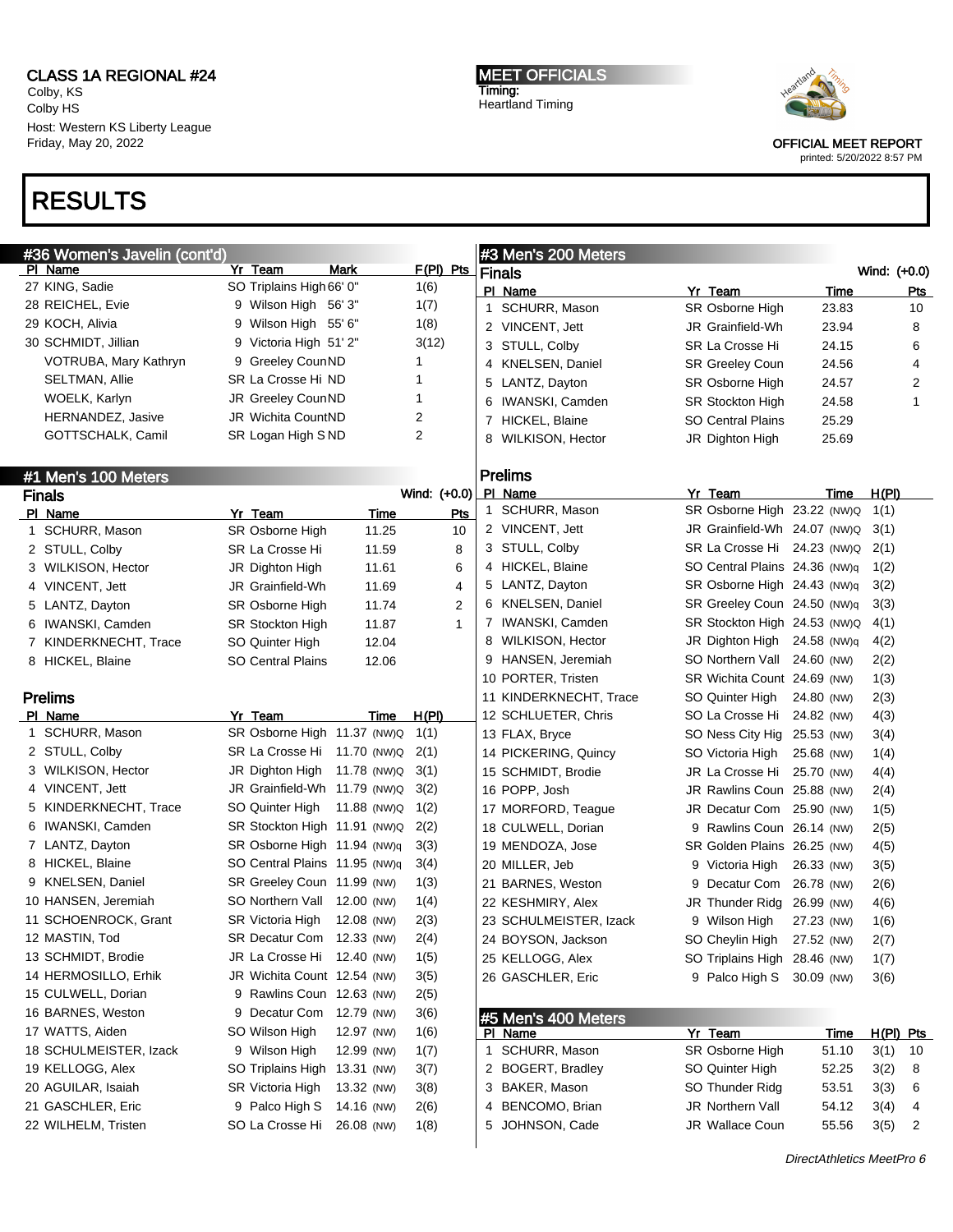Colby, KS Colby HS Host: Western KS Liberty League Friday, May 20, 2022

# RESULTS

MEET OFFICIALS Timing: Heartland Timing



OFFICIAL MEET REPORT

| #5 Men's 400 Meters (cont'd) |                          |         |                      | #9 Men's 1600 Meters (cont'd) |                         |                           |                         |  |
|------------------------------|--------------------------|---------|----------------------|-------------------------------|-------------------------|---------------------------|-------------------------|--|
| PI Name                      | Yr Team                  | Time    | $H(PI)$ Pts          | PI Name                       | Yr Team                 | <b>Time</b>               | <b>Pts</b>              |  |
| 6 SCHLUETER, Chris           | SO La Crosse Hi          | 56.17   | 3(6)<br>$\mathbf{1}$ | 5 DEATON, Hans                | 9 Quinter High          | 5:03.28                   | 2                       |  |
| 7 FLAX, Bryce                | SO Ness City Hig         | 56.40   | 3(7)                 | 6 HAMEL, Jonny                | SO Osborne High         | 5:13.60                   | $\mathbf{1}$            |  |
| 8 PALMER, Kolton             | SO Sylvan Grove          | 58.01   | 2(1)                 | 7 WEINER, Ethan               | <b>SR Golden Plains</b> | 5:23.45                   |                         |  |
| 9 MILLER, Jeb                | 9 Victoria High          | 58.25   | 2(2)                 | MEIER, Landon<br>8            | SO Golden Plains        | 5:32.90                   |                         |  |
| 10 MENDOZA, Jose             | <b>SR Golden Plains</b>  | 58.85   | 2(3)                 | 9 MORGAN, Cameron             | SO Logan High S         | 5:37.13                   |                         |  |
| 11 KESHMIRY, Alex            | JR Thunder Ridg          | 58.93   | 1(1)                 | 10 CAMPFIELD, Nathan          | 9 Ness City Hig         | 5:38.84                   |                         |  |
| 12 WELSH, Brenton            | SO Wallace Coun          | 59.66   | 2(4)                 | 11 CONRAD, Aiden              | SO Osborne High         | 5:47.71                   |                         |  |
| 13 LU, Jack                  | SO Western Plain         | 1:00.41 | 2(5)                 | 12 SENTEK, Konrad             | <b>SR Western Plain</b> | 5:58.65                   |                         |  |
| 14 PETERSON, Ben             | SO Triplains High        | 1:00.64 | 2(6)                 | 13 LOWRY, Caden               | 9 Northern Vall         | 6:11.33                   |                         |  |
| 15 HICKEL, Blaine            | <b>SO Central Plains</b> | 1:01.11 | 3(8)                 |                               |                         |                           |                         |  |
| 16 REDINGER, Alex            | 9 Rawlins Coun           | 1:01.23 | 1(2)                 | #11 Men's 3200 Meters         |                         |                           |                         |  |
| 17 POPP, Josh                | <b>JR Rawlins Coun</b>   | 1:01.27 | 2(7)                 | PL<br>Name                    | Yr Team                 | <b>Time</b>               | <u>Pts</u>              |  |
| 18 GASCHLER, Ethan           | 9 Palco High S           | 1:01.53 | 1(3)                 | 1 GRUENBACHER, Eli            | <b>SR Quinter High</b>  | 10:51.65                  | 10                      |  |
| 19 WILHELM, Tristen          | SO La Crosse Hi          | 1:43.65 | 1(4)                 | 2 HAMEL, Jonny                | SO Osborne High         | 11:02.86                  | 8                       |  |
|                              |                          |         |                      | 3 WEINER, Ethan               | <b>SR Golden Plains</b> | 11:05.54                  | 6                       |  |
| #7 Men's 800 Meters          |                          |         |                      | HICKERT, Leo<br>4             | 9 Brewster Hig          | 11:18.77                  | 4                       |  |
| PI Name                      | Yr Team                  | Time    | $H(PI)$ Pts          | 5 CHILDERS, William           | SO Ness City Hig        | 11:30.09                  | $\overline{\mathbf{c}}$ |  |
| 1 LAMATSCH, Cole             | <b>SR Central Plains</b> | 2:06.27 | 2(1)<br>10           | 6 BOWMAN, Stewart             | 9 Quinter High          | 11:43.20                  | 1                       |  |
| 2 PEARCE, Evan               | SO Wallace Coun          | 2:07.56 | 2(2)<br>8            | 7 COPELAND, Jadon             | SR Ness City Hig        | 11:51.19                  |                         |  |
| 3 THALHEIM, Kenton           | SO Northern Vall         | 2:08.11 | 2(3)<br>6            | 8 MANETH, Kolton              | JR La Crosse Hi         | 12:01.22                  |                         |  |
| 4 ELDER, Matthew             | JR Quinter High          | 2:08.43 | 2(4)<br>4            | 9 NELSON, Triston             | SO La Crosse Hi         | 12:10.34                  |                         |  |
| 5 RUES, Will                 | SR La Crosse Hi          | 2:08.45 | 2(5)<br>2            | 10 HOLLE, Eli                 | 9 Rawlins Coun          | 12:39.19                  |                         |  |
| 6 CASTANEIRA, Dominic        | 9 La Crosse Hi           | 2:14.38 | 2(6)<br>$\mathbf 1$  | 11 GATZMEYER, Jeremy          | Cheylin High<br>9       | 12:40.99                  |                         |  |
| 7 BAKER, Mason               | SO Thunder Ridg          | 2:15.57 | 1(1)                 | 12 PURVIS, Connor             | JR Brewster Hig         | 13:08.51                  |                         |  |
| 8 SCHMIDT, Carson            | SO Brewster Hig          | 2:15.59 | 1(2)                 |                               |                         |                           |                         |  |
| 9 STAUFFER, Jaden            | <b>SR Thunder Ridg</b>   | 2:15.66 | 2(7)                 | #14 Men's 110m Hurdles        |                         |                           |                         |  |
| 10 WHITHAM, Max              | 9 Greeley Coun           | 2:19.19 | 2(8)                 |                               |                         |                           | Wind: (+0.0)            |  |
| 11 SHEA, Ethan               | <b>SR Golden Plains</b>  | 2:20.75 | 2(9)                 | PI Name                       | Yr Team                 | Time                      | Pts                     |  |
| 12 PINKERTON, Sam            | SR Logan High S          | 2:22.60 | 2(10)                | 1 KUHLMAN, Connor             | <b>SR Wallace Coun</b>  | 16.55                     | 10                      |  |
| 13 CROUSE, Pete              | <b>SO Rawlins Coun</b>   | 2:22.66 | 2(11)                | 2 BRANDS, John                | <b>JR Northern Vall</b> | 17.06                     | 8                       |  |
| 14 WELSH, Cayde              | <b>SR Triplains High</b> | 2:22.93 | 1(3)                 | 3 RIEDEL, Bradley             | <b>SR Quinter High</b>  | 17.78                     | 6                       |  |
| 15 GARMAN, Dalton            | 9 Osborne High           | 2:23.32 | 1(4)                 | HALDEMAN, Keegan<br>4         | <b>SR Quinter High</b>  | 18.37                     | 4                       |  |
| 16 BACA, Eduardo             | SO Cheylin High          | 2:24.31 | 2(12)                | 5 GOHEEN, Nathan              | SO Osborne High         | 19.92                     | 2                       |  |
| 17 FOWLER, Preston           | SO Cheylin High          | 2:26.47 | 1(5)                 | SHERMAN, Haden                | SR La Crosse Hi         | <b>FS</b>                 |                         |  |
| 18 MYERS, Joseph             | <b>SR Brewster Hig</b>   | 2:27.27 | 1(6)                 |                               |                         |                           |                         |  |
| 19 GARDNER, Wyatt            | SO Wichita Count         | 2:27.96 | 1(7)                 | #15 Men's 300m Hurdles        |                         |                           |                         |  |
| 20 ZERR, Nick                | SO Triplains High        | 2:28.63 | 1(8)                 | PI Name                       | Yr Team                 | <b>Time</b>               | $H(PI)$ Pts             |  |
| 21 RICKFORD, Ashton          | 9 Rawlins Coun           | 2:31.41 | 1(9)                 | 1 KUHLMAN, Connor             | SR Wallace Coun         | 43.52                     | 3(1)<br>10              |  |
| 22 LOWRY, Caden              | 9 Northern Vall          | 2:49.52 | 1(10)                | 2 SHERMAN, Haden              | SR La Crosse Hi         | 44.77                     | 3(2)<br>8               |  |
|                              |                          |         |                      | 3 RICKE, Dylan                | <b>SR Wichita Count</b> | 45.19                     | 3(3)<br>6               |  |
| #9 Men's 1600 Meters         |                          |         |                      | NEELEY, Max<br>4              | JR Dighton High         | 45.34                     | 3(4)<br>4               |  |
| PI Name                      | Yr Team                  | Time    | Pts                  | 5 KENDIG, Sam                 | SO Osborne High         | 45.84                     | 3(5)<br>2               |  |
| 1 LAMATSCH, Cole             | <b>SR Central Plains</b> | 4:53.48 | 10                   | JENKINSON, Jack<br>6          | 9 Dighton High          | 46.57                     | 3(6)<br>1               |  |
| 2 PEARCE, Evan               | SO Wallace Coun          | 4:57.33 | 8                    | 7 BRANDS, John                | JR Northern Vall        | 46.70                     | 2(1)                    |  |
| 3 GRUENBACHER, Eli           | SR Quinter High          | 4:58.28 | 6                    | 8 YOUNG, Zach                 | SO Stockton High        | 48.05                     | 2(2)                    |  |
| 4 PINKERTON, Sam             | SR Logan High S          | 4:59.28 | 4                    | SHERMAN, Wyatt<br>9           | JR La Crosse Hi         | 48.51                     | 1(1)                    |  |
|                              |                          |         |                      | 10 BURKE, Elijah              | SO Cheylin High         | 49.32                     | 1(2)                    |  |
|                              |                          |         |                      |                               |                         | DirectAthletics MeetPro 7 |                         |  |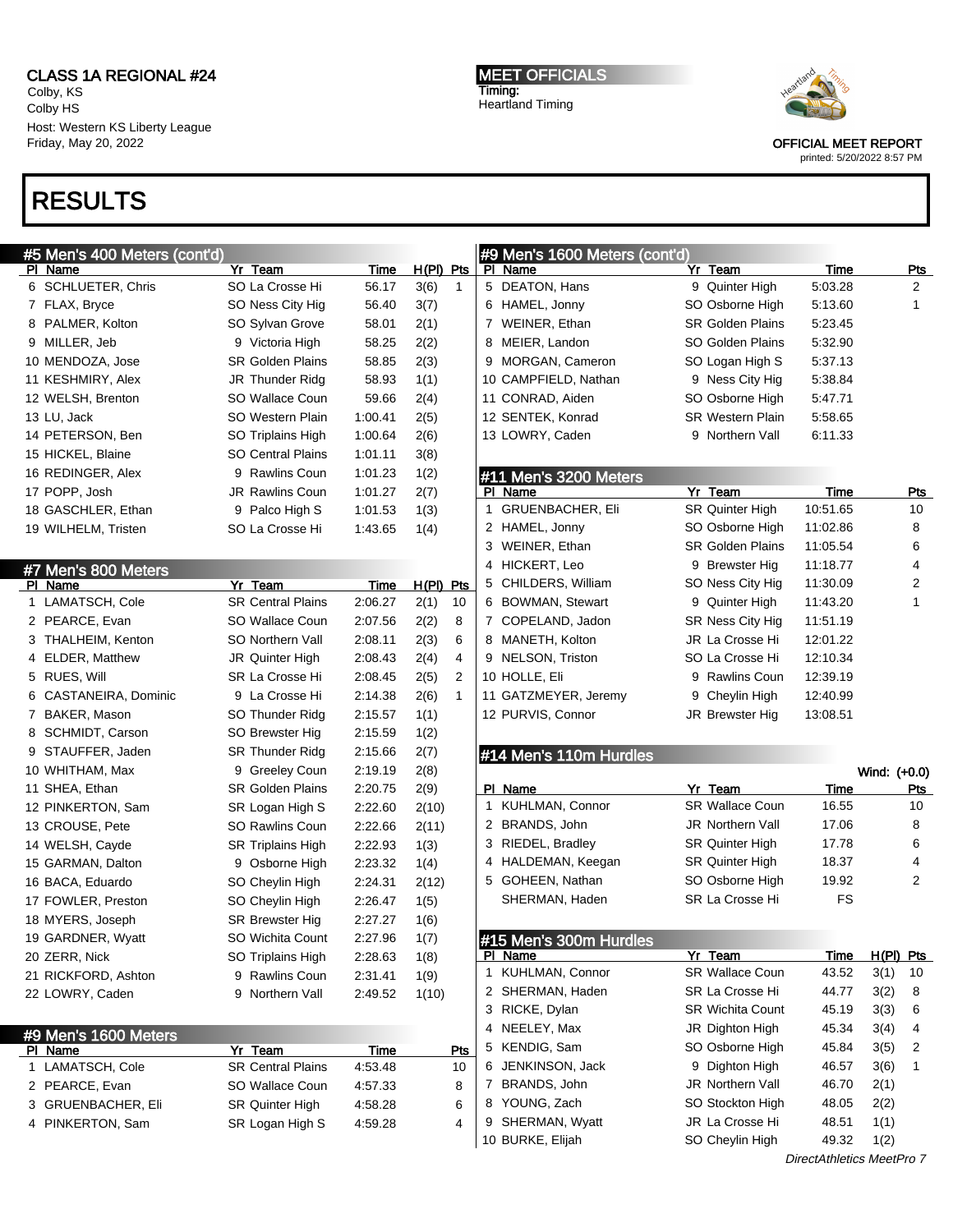Colby, KS Colby HS Host: Western KS Liberty League Friday, May 20, 2022

RESULTS

| <b>MEET OFFICIALS</b>   |  |
|-------------------------|--|
| Timing:                 |  |
| <b>Heartland Timing</b> |  |



OFFICIAL MEET REPORT printed: 5/20/2022 8:57 PM

| #15 Men's 300m Hurdles (cont'd)<br>#19 Men's 4 x 400m Relay (cont'd) |  |                           |             |           |                |                                                           |                |  |  |  |
|----------------------------------------------------------------------|--|---------------------------|-------------|-----------|----------------|-----------------------------------------------------------|----------------|--|--|--|
| PI Name                                                              |  | Yr Team                   | Time        |           | H(PI) Pts      | PI Team<br>Time                                           | $H(PI)$ Pts    |  |  |  |
| 11 KLIMA, Hunter                                                     |  | <b>SO Central Plains</b>  | 49.40       | 2(3)      |                | 3 La Crosse High School (A)<br>3:41.77<br>2(3)            | 6              |  |  |  |
| 12 GOHEEN, Nathan                                                    |  | SO Osborne High           | 50.19       | 2(4)      |                | 1) BURK, Gage SO<br>2) RUES, Will SR                      |                |  |  |  |
| 13 SHAFER, Lincoln                                                   |  | 9 Greeley Coun            | 50.59       | 2(5)      |                | 3) SCHLUETER, Chris SO<br>4) STULL, Colby SR              |                |  |  |  |
| 14 KVASNICKA, Koda                                                   |  | SO Triplains High         | 52.73       | 1(3)      |                | 4 Wallace County High School (A)<br>3:44.51<br>2(4)       | 4              |  |  |  |
|                                                                      |  |                           |             |           |                | 1) PEARCE, Evan SO<br>2) EDWARDS, Ace SO                  |                |  |  |  |
| #17 Men's 4 x 100m Relay                                             |  |                           |             |           |                | 3) KUHLMAN, Connor SR<br>4) JOHNSON, Cade JR              |                |  |  |  |
| PI Team                                                              |  |                           | <b>Time</b> | H(PI) Pts |                | 5 Osborne High School (A)<br>3:46.27<br>2(5)              | 2              |  |  |  |
| 1 Osborne High School (A)                                            |  |                           | 44.67       | 2(1)      | 10             | 1) LANTZ, Dayton SR<br>2) SCHURR, Connor JR               |                |  |  |  |
| 1) SCHURR, Connor JR                                                 |  | 2) LANTZ, Dayton SR       |             |           |                | 3) CLINE-HACKEROTT, RyI SR<br>4) KENDIG, Sam SO           |                |  |  |  |
| 3) CLINE-HACKEROTT, RyI SR                                           |  | 4) SCHURR, Mason SR       |             |           |                | 6 Cheylin High School (A)<br>3:48.06<br>2(6)              | $\overline{1}$ |  |  |  |
| 2 La Crosse High School (A)                                          |  |                           | 45.69       | 2(2)      | 8              | 1) MCPHERSON, Harley 9<br>2) MCCARTY, Logan SO            |                |  |  |  |
| 1) SHERMAN, Haden SR                                                 |  | 2) BURK, Gage SO          |             |           |                | 3) KETZNER, Brady SO<br>4) HERNANDEZ, Victor SO           |                |  |  |  |
| 3) SCHMIDT, Brodie JR                                                |  | 4) STULL, Colby SR        |             |           |                | 7 Dighton High School (A)<br>3:49.10<br>2(7)              |                |  |  |  |
| 3 Dighton High School (A)                                            |  |                           | 45.70       | 2(3)      | 6              | 1) CRAMER, Daniel 9<br>2) COLEMAN, Jaden SR               |                |  |  |  |
| 1) JENKINSON, Jack 9                                                 |  | 2) COLEMAN, Jaden SR      |             |           |                | 3) PRICE, Ryland 9<br>4) SHIMER, Carson SO                |                |  |  |  |
| 3) NEELEY, Max JR                                                    |  | 4) WILKISON, Hector JR    |             |           |                | 8 Wichita County High School (A)<br>3:51.74<br>2(8)       |                |  |  |  |
| 4 Wichita County High School (A)                                     |  |                           | 46.54       | 2(4)      | 4              | 1) GARDNER, Wyatt SO<br>2) PORTER, Jaiden 9               |                |  |  |  |
| 1) LIRA, Julian SR                                                   |  | 2) MARCHANT, Christian JR |             |           |                | 3) LIRA, Julian SR<br>4) HERMOSILLO, Erhik JR             |                |  |  |  |
| 3) PORTER, Tristen SR                                                |  | 4) HERMOSILLO, Erhik JR   |             |           |                | 9 Grainfield-Wheatland/Grinnell Hi (A)<br>3:51.85<br>1(1) |                |  |  |  |
| 5 Quinter High School (A)                                            |  |                           | 46.69       | 2(5)      | $\overline{2}$ | 1) VINCENT, Trey SR<br>2) CHAPIN, Tyrell SR               |                |  |  |  |
| 1) BECKNER, Zayne JR                                                 |  | 2) RIEDEL, Bradley SR     |             |           |                | 3) VOLLBRACHT, Nathan JR<br>4) MENDEZ, Isaac SR           |                |  |  |  |
| 3) BOGERT, Bradley SO                                                |  | 4) KINDERKNECHT, Trace SO |             |           |                | 10 Greeley County High School (A)<br>4:03.37<br>1(2)      |                |  |  |  |
| 6 Wallace County High School (A)                                     |  |                           | 46.93       | 1(1)      | $\overline{1}$ | 1) MARTINEZ, Jesus SR<br>2) MANGAN, Cade SR               |                |  |  |  |
| 1) WALKER, Austen JR                                                 |  | 2) EDWARDS, Ace SO        |             |           |                | 3) SHAFER, Lincoln 9<br>4) WHITHAM, Max 9                 |                |  |  |  |
| 3) DINKEL, Kean SO                                                   |  | 4) JOHNSON, Cade JR       |             |           |                | 11 Rawlins County High School (A)<br>4:12.16<br>1(3)      |                |  |  |  |
| 7 Grainfield-Wheatland/Grinnell Hi (A)                               |  |                           | 47.26       | 2(6)      |                | 1) CULWELL, Dorian 9<br>2) RICKFORD, Ashton 9             |                |  |  |  |
| 1) VINCENT, Trey SR                                                  |  | 2) CHAPIN, Tyrell SR      |             |           |                | 3) POPP, Asa 9<br>4) CROUSE, Pete SO                      |                |  |  |  |
| 3) MENDEZ, Isaac SR                                                  |  | 4) VINCENT, Jett JR       |             |           |                |                                                           |                |  |  |  |
| 8 Northern Valley High School (A)                                    |  |                           | 47.80       | 1(2)      |                |                                                           |                |  |  |  |
| 1) HANSEN, Jeremiah SO                                               |  | 2) BRANDS, John JR        |             |           |                | #21 Men's 4 x 800m Relay<br>PI Team<br>Time               | <b>Pts</b>     |  |  |  |
| 3) BENCOMO, Brian JR                                                 |  | 4) RUDD, Gabriel SO       |             |           |                | 1 Quinter High School (A)<br>8:47.54                      | 10             |  |  |  |
| 9 Rawlins County High School (A)                                     |  |                           | 49.51       | 1(3)      |                | 1) BOWMAN, Stewart 9<br>2) GRUENBACHER, Eli SR            |                |  |  |  |
| 1) RICKFORD, Ashton 9                                                |  | 2) CULWELL, Dorian 9      |             |           |                | 3) BOGERT, Bradley SO<br>4) ELDER, Matthew JR             |                |  |  |  |
| 3) POPP, Asa 9                                                       |  | 4) POPP, Josh JR          |             |           |                | 2 La Crosse High School (A)<br>8:53.25                    | 8              |  |  |  |
| Greeley County High School (A)                                       |  |                           | <b>DNF</b>  | 1         |                | 1) CASTANEIRA, Dominic 9<br>2) RUES, Will SR              |                |  |  |  |
| 1) SHAFER, Lincoln 9                                                 |  | 2) MANGAN, Cade SR        |             |           |                | 3) NELSON, Triston SO<br>4) MANETH, Kolton JR             |                |  |  |  |
| 3) MARTINEZ, Jesus SR                                                |  | 4) KNELSEN, Daniel SR     |             |           |                | 3 Thunder Ridge High School (A)<br>8:54.67                | 6              |  |  |  |
|                                                                      |  |                           |             |           |                |                                                           |                |  |  |  |
|                                                                      |  |                           |             |           |                | 1) BAKER, Mason SO<br>2) BICE, Dylan JR                   |                |  |  |  |
| #19 Men's 4 x 400m Relay                                             |  |                           |             |           |                | 3) RANDALL, Jace JR<br>4) STAUFFER, Jaden SR              |                |  |  |  |
| PI Team                                                              |  |                           | Time        | H(PI) Pts |                | 4 Osborne High School (A)<br>8:55.15                      | 4              |  |  |  |
| 1 Quinter High School (A)                                            |  |                           | 3:38.92     | 2(1)      | -10            | 1) HAMEL, Jonny SO<br>2) CONRAD, Aiden SO                 |                |  |  |  |
| 1) KINDERKNECHT, Trace SO                                            |  | 2) RIEDEL, Bradley SR     |             |           |                | 3) KENDIG, Sam SO<br>4) BALES, Graham JR                  |                |  |  |  |
| 3) ELDER, Matthew JR                                                 |  | 4) BOGERT, Bradley SO     |             |           |                | 5 Central Plains (A)<br>8:56.80                           | 2              |  |  |  |
| 2 Northern Valley High School (A)                                    |  |                           | 3:40.96     | 2(2)      | 8              | 1) MCNEAL, Dawson SR<br>2) GREEN, Hunter SR               |                |  |  |  |
| 1) BENCOMO, Brian JR                                                 |  | 2) HANSEN, Jeremiah SO    |             |           |                | 3) KLIMA, Hunter SO<br>4) LAMATSCH, Cole SR               |                |  |  |  |
| 3) RUDD, Gabriel SO                                                  |  | 4) THALHEIM, Kenton SO    |             |           |                |                                                           |                |  |  |  |
|                                                                      |  |                           |             |           |                |                                                           |                |  |  |  |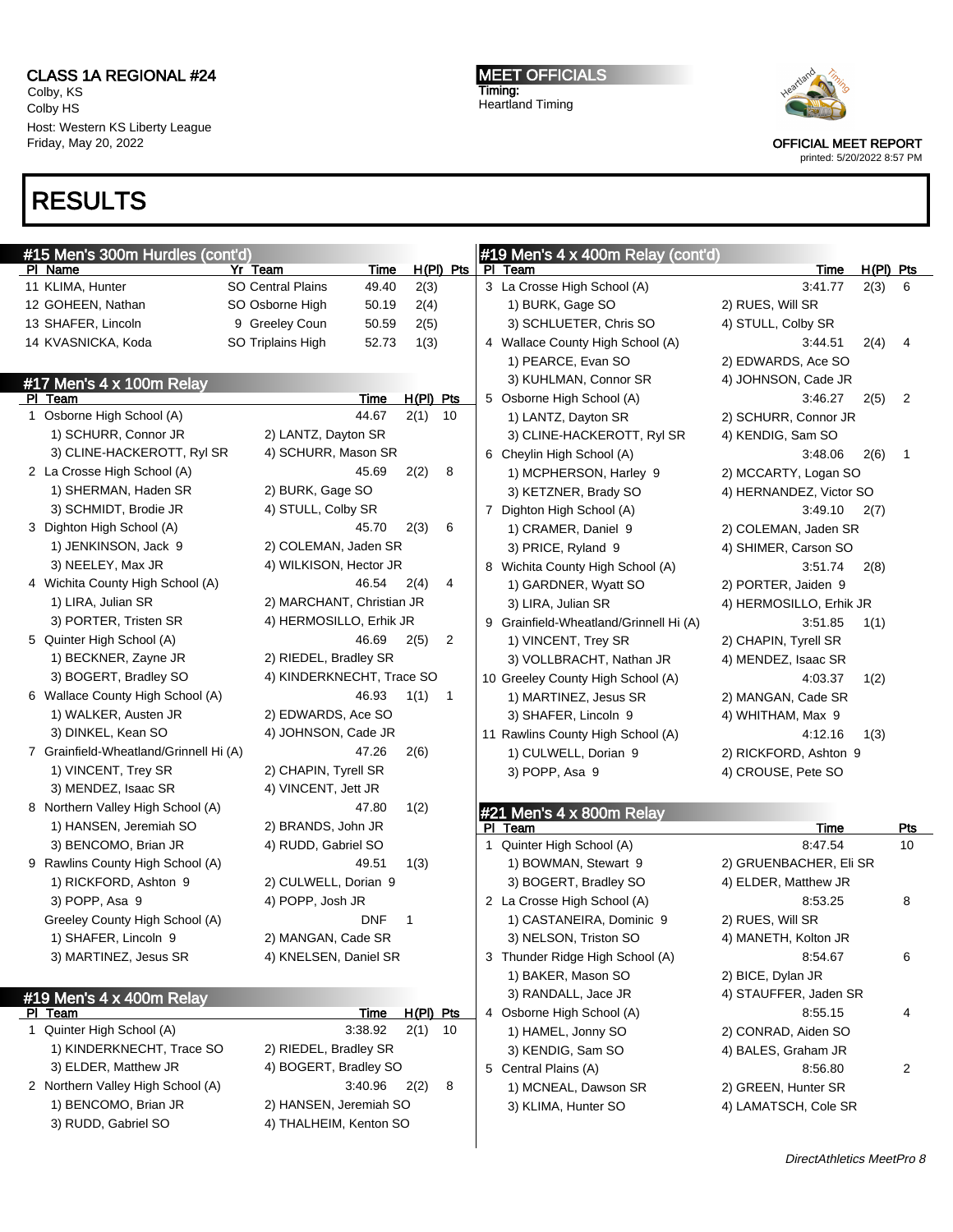Colby, KS Colby HS Host: Western KS Liberty League Friday, May 20, 2022

# RESULTS

MEET OFFICIALS Timing: Heartland Timing



OFFICIAL MEET REPORT

|   | #21 Men's 4 x 800m Relay (cont'd)    |                                                        |                      | #27 Men's Long Jump (cont'd)        |                                                                     |                     |     |
|---|--------------------------------------|--------------------------------------------------------|----------------------|-------------------------------------|---------------------------------------------------------------------|---------------------|-----|
|   | PI Team<br>6 Cheylin High School (A) | Time<br>9:04.76                                        | Pts<br>$\mathbf{1}$  | PI Name<br>8 POPP, Josh             | Yr Team<br><b>Mark</b><br>JR Rawlins Coun 17' 0 <sup>3/4</sup> (NW) | $F(PI)$ Pts<br>2(6) |     |
|   | 1) MCPHERSON, Harley 9               | 2) HERNANDEZ, Victor SO                                |                      | 9 FLAX, Bryce                       | SO Ness City Hig 16' 9" (NW)                                        | 2(7)                |     |
|   | 3) MCCARTY, Logan SO                 | 4) BACA, Eduardo SO                                    |                      | 10 GRUENBACHER, Ethan               | SO Quinter High 16' 7 <sup>1</sup> / <sub>2</sub> (NW)              | 2(8)                |     |
|   | 7 Golden Plains High School (A)      | 9:39.87                                                |                      | 11 MALICOVSKY, Eddy                 | SR Western Plain16' 7" (NW)                                         | 1(3)                |     |
|   | 1) SHEA, Ethan SR                    | 2) WEINER, Ethan SR                                    |                      | 12 WATTS, Aiden                     | SO Wilson High $16'3''/4$ (NW)                                      | 1(4)                |     |
|   | 3) GONZALEZ, Alex SR                 | 4) MEIER, Landon SO                                    |                      | 13 EDWARDS, Joe                     | 9 Wallace Coun15' 1 <sup>1</sup> /4 (NW)                            | 1(5)                |     |
|   | 8 Wichita County High School (A)     | 9:56.53                                                |                      | 14 POE, Dally                       | SR Triplains High 14' 7" (NW)                                       | 1(6)                |     |
|   | 1) BARRERA, Joel JR                  | 2) GARDNER, Wyatt SO                                   |                      | 15 MORFORD, Teaque                  | JR Decatur Com 14' $5\frac{1}{2}$ (NW)                              | 1(7)                |     |
|   | 3) PORTER, Jaiden 9                  | 4) RICKE, Dylan SR                                     |                      | 16 KELLER, Jamie                    | SO Palco High S 13' $0\frac{1}{2}$ (NW)                             | 1(8)                |     |
|   |                                      |                                                        |                      | 17 SCHULMEISTER, Izack              | 9 Wilson High $13'0'$ <sup>/4</sup> (NW)                            | 1(9)                |     |
|   | #23 Men's High Jump                  |                                                        |                      | 18 GASCHLER, Eric                   | 9 Palco High S 12' 5 <sup>1</sup> / <sub>2</sub> (NW)               | 1(10)               |     |
|   | PI Name                              | Yr Team<br>Mark                                        | <u>Pts</u>           | TERRIQUEZ, Romeo                    | JR Wichita CountND (NW)                                             | 2                   |     |
|   | 1 BURK, Gage                         | SO La Crosse Hi 6' 2"                                  | 10                   | CASTANEIRA, Dominic                 | 9 La Crosse Hi ND (NW)                                              | $\overline{c}$      |     |
|   | 2 HOGAN, Kylor                       | SR Logan High S6' 0"                                   | 8                    | VINCENT, Jett                       | JR Grainfield-Wh ND (NW)                                            | $\overline{2}$      |     |
|   | 2 RIEDEL, Bradley                    | SR Quinter High 6' 0"                                  | 6                    |                                     |                                                                     |                     |     |
|   | 4 NEELEY, Max                        | JR Dighton High 5' 10"                                 | 4                    | #29 Men's Triple Jump               |                                                                     |                     |     |
|   | 4 HASELHORST, lan                    | 9 Otis-Bison Hi 5' 10"                                 | $\overline{c}$       | PI Name                             | Yr Team<br><b>Mark</b>                                              |                     | Pts |
|   | 6 UHLAND, Josh                       | SR Logan High S5'8"                                    | 0.5                  | 1 HOGAN, Kylor                      | SR Logan High S 42' 3" (NW)                                         | 10                  |     |
|   | 6 SHERMAN, Wyatt                     | JR La Crosse Hi 5'8"                                   | 0.5                  | 2 BERMUDEZ, Pablo                   | SO Cheylin High 42' 0" (NW)                                         | 8                   |     |
|   | 8 BRUNGARDT, Brody                   | SO Victoria High 5' 6"                                 |                      | 3 VAN LAEYS, Dylan                  | SR Logan High S 41' $6\frac{3}{4}$ (NW)                             | 6                   |     |
|   | 8 MASTIN, Tod                        | SR Decatur Com 5' 6"                                   |                      | 4 MARTINEZ, Jesus                   | SR Greeley Coun40' 3 <sup>1/4</sup> (NW)                            | 4                   |     |
|   | 10 GASCHLER, Ethan                   | 9 Palco High S 5' 4"                                   |                      | 5 PORTER, Tristen                   | SR Wichita Count39' 11" (NW)                                        | $\overline{c}$      |     |
|   | 10 MCNEAL, Dawson                    | SR Central Plains5' 4"                                 |                      | 6 SHERMAN, Haden                    | SR La Crosse Hi 39' 10 $\frac{1}{2}$ (NW)                           | $\mathbf{1}$        |     |
|   | SCHMIDTBERGER, Landon                | SO Victoria High NH                                    |                      | 7 CHAPIN, Tyrell                    | SR Grainfield-Wh 38' 8 $\frac{1}{2}$ (NW)                           |                     |     |
|   | MYERS, Joseph                        | SR Brewster Hig NH                                     |                      | 8 TERRIQUEZ, Romeo                  | JR Wichita Count38' 5 <sup>1/4</sup> (NW)                           |                     |     |
|   |                                      |                                                        |                      | 9 WATTS, Aiden                      | SO Wilson High $36'3\frac{3}{4}$ (NW)                               |                     |     |
|   | #25 Men's Pole Vault                 |                                                        |                      | 10 EDWARDS, Joe                     | 9 Wallace Coun35' 73/4 (NW)                                         |                     |     |
|   | PI Name                              | Yr Team<br><b>Mark</b>                                 | <u>Pts</u>           | 11 NOWAK, Brody                     | 9 Victoria High 29' 1 <sup>1</sup> / <sub>2</sub> (NW)              |                     |     |
|   | 1 NEELEY, Max                        | JR Dighton High 15' 0"                                 | 10                   |                                     |                                                                     |                     |     |
|   | 2 PORTER, Tristen                    | SR Wichita Count13' 6"                                 | 8                    | #31 Men's Shot Put                  |                                                                     |                     |     |
|   | 3 THALHEIM, Kenton                   | SO Northern Vall 12' 6"                                | 6                    | PI Name                             | Yr Team<br><b>Mark</b>                                              | $F(PI)$ Pts         |     |
|   | 4 VINCENT, Trey                      | SR Grainfield-Wh11' 0"                                 | 4                    | 1 WOOLF, Brock                      | JR Brewster Hig 50' 8 $1/2$                                         | 2(1)<br>10          |     |
|   | 5 PRICE, Ryland                      | 9 Dighton High 10' 6"                                  | 2                    | 2 BRUNGARDT, Tanis                  | JR Victoria High 47' 9"                                             | 2(2)<br>8           |     |
|   | 6 COPELAND, Jadon                    | SR Ness City Hig 10' 0"                                | $\mathbf{1}$         | 3 MEDINA, Simon                     | SO Wichita Count47' 3"                                              | 2(3)<br>5           |     |
|   | 6 KENDIG, Sam                        | SO Osborne High 10' 0"                                 |                      | 3 COUSE, Dayton                     | SR Sylvan Grove 47' 3"                                              | 5<br>2(3)           |     |
|   | OKESON, Oskar                        | 9 Wallace CounNH                                       |                      | 5 BASART, Rylan                     | SR Stockton High46' 6"                                              | 2(5)<br>2           |     |
|   | ROBBINS, Asher                       | 9 St. Francis Hi NH                                    |                      | 6 BAHR, Tom                         | SR Otis-Bison Hi 45' 4"                                             | 2(6)<br>$\mathbf 1$ |     |
|   |                                      |                                                        |                      | 7 BROWN, Dashiell                   | SO Quinter High 42' 11"                                             | 2(7)                |     |
|   | #27 Men's Long Jump                  |                                                        | $F(PI)$ Pts          | 8 SCHILTZ, Ashton                   | SR Golden Plains42' 9"<br>SO La Crosse Hi 40' 7"                    | 2(8)                |     |
|   | PI Name<br>1 BURK, Gage              | Yr Team<br><b>Mark</b><br>SO La Crosse Hi 19' 9" (NW)  | 2(1)<br>10           | 9 BARRIGER, Conner                  |                                                                     | 2(9)                |     |
|   | 2 RUDD, Gabriel                      | SO Northern Vall 19' 2" (NW)                           | 8                    | 10 WAGENBLAST, Kaleb                | JR Thunder Ridg 40' 3"<br>JR Rawlins Coun39' 4"                     | 2(10)               |     |
| 3 | COLEMAN, Jaden                       | SR Dighton High 18' 8" (NW)                            | 2(2)<br>2(3)<br>6    | 11 FIELDS, Alex<br>12 LETSCH, Javon | JR Natoma High 38' 10"                                              | 2(11)               |     |
|   | 4 MASTIN, Tod                        | SR Decatur Com 18' 2 <sup>3/4</sup> (NW)               | 4<br>2(4)            | 13 MICHEL, Christopher              | SO Wichita Count38' 0"                                              | 2(12)<br>2(13)      |     |
| 5 | SCHMIDTBERGER, Landon                | SO Victoria High 17' 10 <sup>3</sup> /4 (NW)           | 2(5)<br>2            | 14 GOTTSTINE, Hayden                | SO Logan High S 37' 7"                                              | 1(1)                |     |
|   | 6 LU, Jack                           | SO Western Plain17' 9 <sup>1</sup> / <sub>2</sub> (NW) | 1(1)<br>$\mathbf{1}$ | 15 SHAW, Brian                      | JR Thunder Ridg 37' 5"                                              | 1(2)                |     |
|   | 7 SCHWIEN, Seth                      | SO Victoria High 17' 1" (NW)                           | 1(2)                 |                                     |                                                                     |                     |     |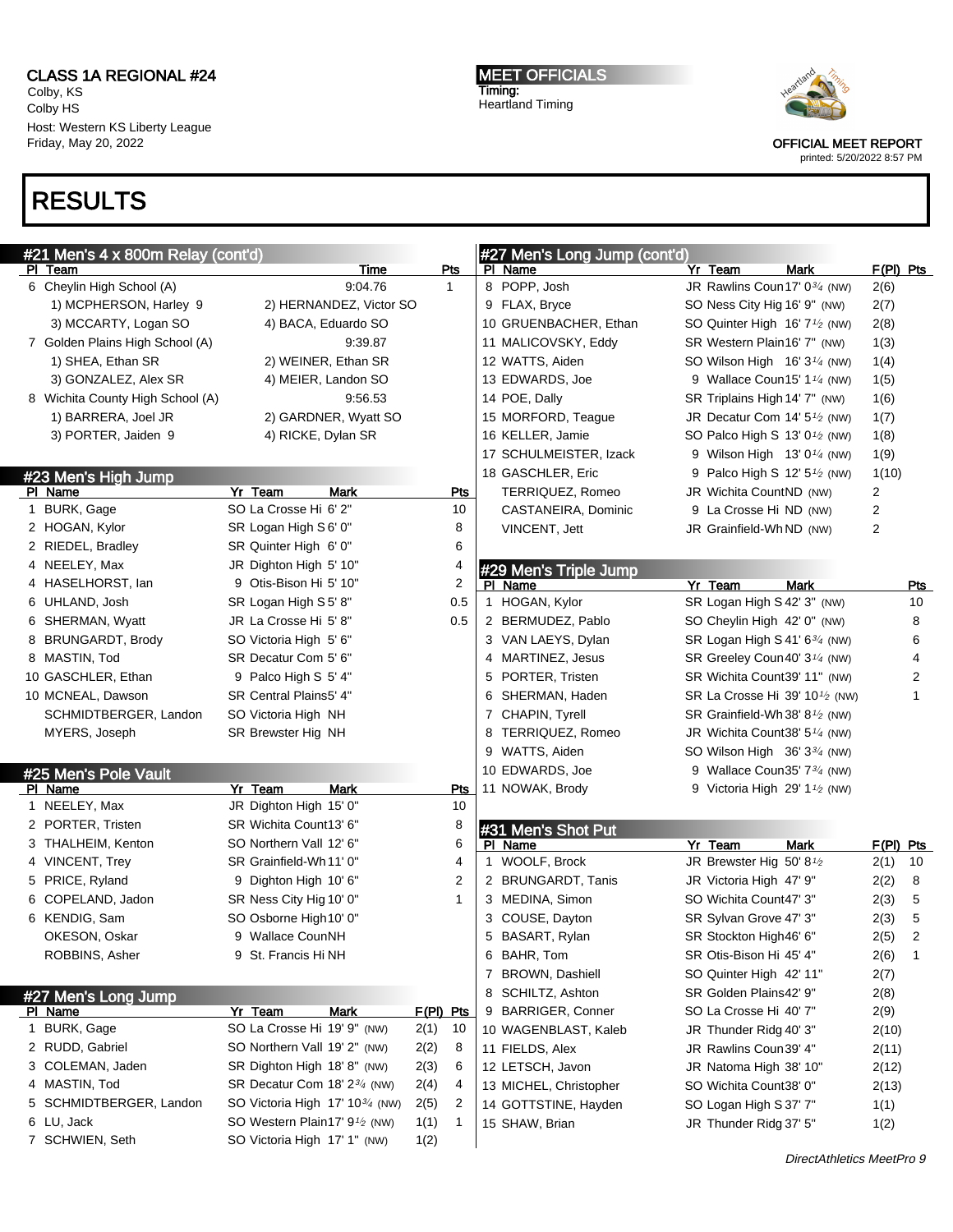Colby, KS Colby HS Host: Western KS Liberty League Friday, May 20, 2022

# RESULTS

MEET OFFICIALS Timing: Heartland Timing



OFFICIAL MEET REPORT

| #31 Men's Shot Put (cont'd)             |                                                    |             |              |            |    | #35 Men's Javelin (cont'd)        |                           |              |            |
|-----------------------------------------|----------------------------------------------------|-------------|--------------|------------|----|-----------------------------------|---------------------------|--------------|------------|
| <u>PI Name</u>                          | Yr Team                                            | Mark        | $F(PI)$ Pts  |            |    | PI Name                           | Yr Team                   | <b>Mark</b>  | <b>Pts</b> |
| 16 RAILE, Colton                        | SO St. Francis Hi 37' 1"                           |             | 1(3)         |            |    | 2 GETZ, Lakin                     | SO Quinter High 174' 0"   |              | 8          |
| 17 MARSHALL, Casen                      | SR Ness City Hig 36' 11"                           |             | 1(4)         |            |    | 3 VAN LAEYS, Dylan                | SR Logan High S 162' 10"  |              | 6          |
| 18 UHLAND, Josh                         | SR Logan High S 36' 9"                             |             | 1(5)         |            |    | 4 NEWELL, Jadin                   | SR Palco High S 158' 4"   |              | 4          |
| 19 WASON, Wade                          | SR Western Plain34' 10"                            |             | 1(6)         |            |    | 5 WILKINSON, Eli                  | JR Dighton High 157' 11"  |              | 2          |
| 19 HOSS, Derrick                        | SO Ness City Hig 34' 10"                           |             | 2(14)        |            |    | 6 LATHAM, Daxton                  | SR Triplains High 154' 4" |              | 1          |
| 21 POE, Dally                           | SR Triplains High 33' 8"                           |             | 1(7)         |            |    | 7 BARRIGER, Cooper                | SR La Crosse Hi 149' 4"   |              |            |
| 22 GASCHLER, Ethan                      | 9 Palco High S 33' 6"                              |             | 1(8)         |            |    | 8 WAGENBLAST, Kaleb               | JR Thunder Ridg 142' 10"  |              |            |
| 23 DURR, Jayden                         | 9 La Crosse Hi 31' $7\frac{1}{2}$                  |             | 1(9)         |            |    | 9 SCHOENROCK, Grant               | SR Victoria High 140' 8"  |              |            |
| 24 MCPHERSON, Connor                    | SO Cheylin High 31' 7"                             |             | 1(10)        |            |    | 10 VOLLBRACHT, Nathan             | JR Grainfield-Wh 136' 1"  |              |            |
| 25 PAUGH, Cooper                        | 9 Cheylin High 26' 0"                              |             | 1(11)        |            |    | 11 LETSCH, Javon                  | JR Natoma High 134' 3"    |              |            |
| WHITHAM, Max                            | 9 Greeley CounND                                   |             | 1            |            |    | 12 BICE, Dylan                    | JR Thunder Ridg 133' 3"   |              |            |
| HAYNES, Jacob                           | 9 Victoria High ND                                 |             | 1            |            |    | 13 GEORGE, Derek                  | SR Natoma High 125' 10"   |              |            |
|                                         |                                                    |             |              |            |    | 14 CRAMER, Daniel                 | 9 Dighton High 118' 3"    |              |            |
| #33 Men's Discus                        |                                                    |             |              |            |    | 15 HOWELL, Hunter                 | 9 Osborne High 109' 5"    |              |            |
| PI Name                                 | Yr Team                                            | Mark        | F(PI) Pts    |            |    |                                   |                           |              |            |
| 1 WOOLF, Brock                          | JR Brewster Hig 145' 9"                            |             | 2(1)         | 10         |    | <b>Men's Scores</b>               |                           |              |            |
| 2 NEWELL, Jadin                         | SR Palco High S 143' 6"                            |             | 2(2)         | 8          | PI | Team                              | Code                      | Score        |            |
| 3 VAN LAEYS, Dylan                      | SR Logan High S 141' 11"                           |             | 2(3)         | 6          | 1  | Quinter High School               | QUIN                      | 77           |            |
| 4 SHAW, Brian                           | JR Thunder Ridg 135' 5"                            |             | 2(4)         | 4          | 2  | La Crosse High School             | LACR                      | 69.5         |            |
| 5 MEDINA, Simon                         | SO Wichita Count132' 0"                            |             | 2(5)         | 2          | 3  | Osborne High School               | <b>OSBO</b>               | 63           |            |
| 6 GASCHLER, Ethan                       | 9 Palco High S 130' 11"                            |             | 2(6)         | 1          | 4  | <b>Wallace County High School</b> | <b>WALL</b>               | 43           |            |
| 7 BAHR, Tom                             | SR Otis-Bison Hi 120' 3"                           |             | 2(7)         |            | 5  | Dighton High School               | <b>DIGH</b>               | 41           |            |
| 8 POLIFKA, Braden                       | JR Quinter High 118' 3"                            |             | 2(8)         |            | 6  | Logan High School                 | LOGA                      | 40.5         |            |
| 9 MARSHALL, Casen                       | SR Ness City Hig 114' 6"                           |             | 2(9)         |            | 7  | Northern Valley High School       | <b>NOVA</b>               | 40           |            |
| 10 GETZ, Lakin                          | SO Quinter High 113' 11"                           |             | 2(10)        |            | 8  | Wichita County High School        | <b>WICC</b>               | 27           |            |
| 11 BARRIGER, Conner                     | SO La Crosse Hi 113' 9"                            |             | 2(11)        |            | 9  | <b>Brewster High School</b>       | <b>BREW</b>               | 24           |            |
| 12 GEORGE, Derek                        | SR Natoma High 113' 0"                             |             | 2(12)        |            | 10 | <b>Central Plains</b>             | <b>CP</b>                 | 22           |            |
| 13 FERGUSON, Joshua<br>14 HOSS, Derrick | SO Thunder Ridg 108' 9"                            |             | 2(13)        |            | 11 | Grainfield-Wheatland/Grinnell Hi  | WHEA                      | 16           |            |
|                                         | SO Ness City Hig 108' 2"<br>SR Wallace Coun100' 8" |             | 1(1)         |            | 11 | Thunder Ridge High School         | <b>THUN</b>               | 16           |            |
| 15 WILLEMS, Jake<br>16 GUTTERY, Doak    | SO Osborne High 99' 11"                            |             | 1(2)         |            | 13 | Stockton High School              | <b>STOC</b>               | 14           |            |
| 17 CARTER, Garrett                      | SR Golden Plains97' 0"                             |             | 1(3)         |            | 14 | Palco High School                 | <b>PALC</b>               | 13           |            |
| 18 SHIMER, Carson                       | SO Dighton High 93' 4"                             |             | 1(4)         |            | 15 | Victoria High School              | <b>VICT</b>               | 10           |            |
| 19 ORTIZ, Alonzo                        | SO Logan High S 88' 3"                             |             | 1(5)<br>1(6) |            | 15 | Cheylin High School               | <b>CHEY</b>               | 10           |            |
| 20 SABATKA, John                        | 9 Cheylin High 86' 6"                              |             | 1(7)         |            | 17 | Greeley County High School        | GREE                      | 8            |            |
| 21 ZERR, Nick                           | SO Triplains High 80' 10"                          |             | 1(8)         |            | 18 | Golden Plains High School         | <b>GPLN</b>               | 6            |            |
| 22 BRUNGARDT, Brody                     | SO Victoria High 80' 1"                            |             | 1(9)         |            | 19 | Sylvan Grove-Sylvan Lucas High S  | SYLV                      | 5            |            |
| 23 PRICE, Brandon                       | SO Wichita Count73' 2"                             |             | 1(10)        |            | 20 | Decatur Community High School     | <b>DECA</b>               | 4            |            |
| 24 MCPHERSON, Connor                    | SO Cheylin High 73' 0"                             |             | 1(11)        |            | 21 | Ness City High School             | <b>NESS</b>               | 3            |            |
| 25 KELLEY, Mason                        | 9 Decatur Com 72' 1"                               |             | 1(12)        |            | 21 | Otis-Bison High School            | <b>OTIS</b>               | 3            |            |
| 26 FIELDS, Alex                         | JR Rawlins Coun69' 6"                              |             | 1(13)        |            | 23 | <b>Triplains High School</b>      | <b>TRIP</b>               |              |            |
| <b>BRUNGARDT, Tanis</b>                 | JR Victoria High ND                                |             | 2            |            | 23 | Western Plains High School        | <b>WPLN</b>               | 1            |            |
|                                         |                                                    |             |              |            |    | <b>Women's Scores</b>             |                           |              |            |
|                                         |                                                    |             |              |            | PI | <b>Team</b>                       | Code                      | <b>Score</b> |            |
| #35 Men's Javelin<br>PI Name            | Yr Team                                            | <b>Mark</b> |              | <b>Pts</b> | 1  | Osborne High School               | <b>OSBO</b>               | 60           |            |
| 1 BASART, Rylan                         | SR Stockton High182' 0"                            |             |              | 10         | 2  | Rawlins County High School        | <b>RAWL</b>               | 50           |            |
|                                         |                                                    |             |              |            | 3  | Quinter High School               | QUIN                      | 49           |            |